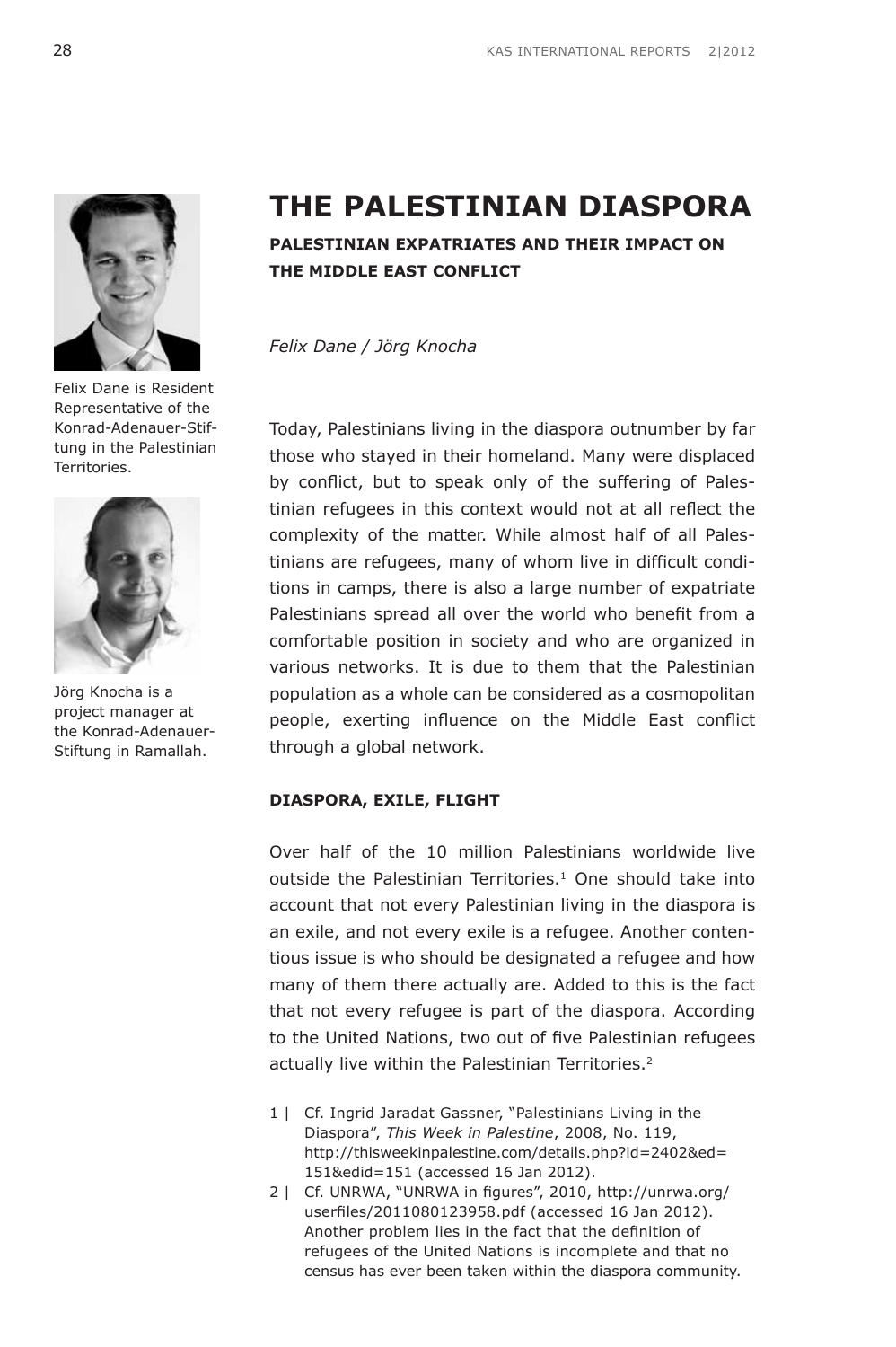In this article, the "diaspora" encompasses all Palestinians living outside the West Bank, including East Jerusalem, and the Gaza Strip, irrespective of the reason. This does not equate to the community of Palestinians in "exile", i.e. those who live in the diaspora and have no prospect of returning or who could only do so under the threat of serious consequences such as imprisonment or persecution. This affects mainly Palestinians who do not have an ID card issued by Israel. The term "refugee" is applied to all Palestinians who had to leave their homeland against their will. For reasons of simplicity, we will only consider the period since 1948, the beginning of the Israeli-Arab conflict. This article also covers the refugees who were driven out or had to flee from the land they owned within the British

Mandate Territory and are now living in the **Palestinians living in the Palestinian** Palestinian Territories. They find themselves **Territories do not form part of the dias**in a grey zone: Since they live in the Palestinian Territories, they do not form part of **in present-day Israel.**the diaspora. Still, most of them live in a kind

of exile, as their former home is located in present-day Israel. A group not covered separately in this article is that of the Palestinians living in Israel, who make up around 20 per cent of the population. Their history and the degree to which they have become integrated are matters that are too complex to be adequately dealt with by a single approach within this article.

#### **The Palestinian Diaspora**

The decisive moment in the history of the Palestinian diaspora is the foundation of the state of Israel. This has been described as a paradoxical chapter of the Israeli-Palestinian conflict:<sup>3</sup> While the Jews, a diaspora people themselves, found a national homeland in 1948, hundreds of thousands of Palestinians left their homeland or were driven out of it. This trauma has entered Palestinian historiography as *al-nakba*, the catastrophe. According to UNRWA, the United Nations Relief and Works Agency for Palestine Refugees in the Near East, nearly three million Palestinian refugees live in Jordan, Lebanon and Syria alone. This means that almost three out of ten Palestinians

**pora. Still, most of them live in a kind of exile, as their former home is located** 

<sup>3 |</sup> Cf. Helena Lindholm Schulz and Juliane Hammer, *The Palestinian Diaspora: Formation of identities and politics of homeland*, London, Routledge, 2003, 1.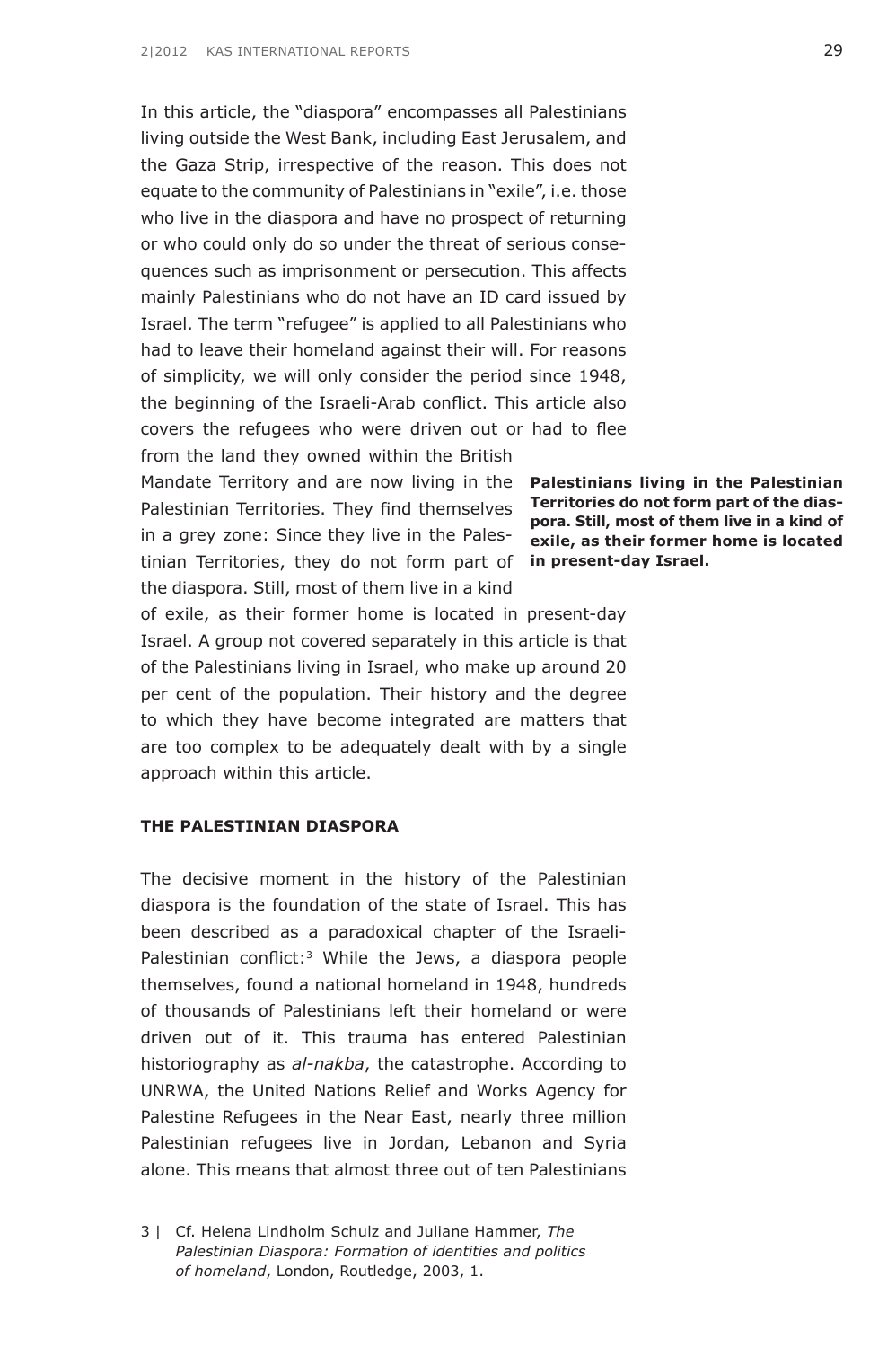are refugees in these countries. A further two million live in the West Bank and in the Gaza Strip. Thus almost half of all Palestinians are refugees according to UNRWA.4 One is therefore justified in talking of a "refugee nation".<sup>5</sup>

Even if the Israeli-Palestinian conflict must be considered the main cause of the exodus, a sizable diaspora community had already existed previously. Christians especially had been emigrating to Europe and the Americas from the Holy Land since the late  $18<sup>th</sup>$  century. One reason for this was hope of finding better living conditions. Today, several hundred thousand (predominantly Christian) people of Palestinian descent live in Chile alone, more than anywhere else outside the Middle East. Throughout Latin America, the descendants of Palestinian immigrants have

**While most Palestinians have integrated into their new home countries in the Western world without any problems, they have been prevented from doing so in many cases in the Middle East.**

played and are still playing a defining role in politics, the economy and culture. Presidents of Palestinian descent have held office in both El Salvador and Honduras. While most Palestinians have integrated into their new home countries in the Western world without

any problems, they have been prevented from doing so in many cases in the Middle East. A counter-example to Chile, El Salvador and Honduras is Lebanon, where over half of the up to 450,000 Palestinian refugees are living in twelve official camps.<sup>6</sup>

The shared fate of being a refugee and the unfit living conditions in many parts of the Arab world resulted in the consolidation of a national Palestinian identity. This started to develop in the time after the First World War, when nationalist movements were emerging in the Middle East. The ideas of the ultranationalist and modernist movement of the Young Turks imported from Europe, quickly spread through large parts of the collapsed Ottoman Empire. Nationalism found a large following particularly in the area of the subsequent Mandate Territory of Palestine, as the intellectuals in that region maintained good contacts with

- 4 | Cf. UNRWA, "UNRWA in figures", n. 2.
- 5 | Cf. Schulz and Hammer, *The Palestinian Diaspora*, n. 3, 1.
- 6 | Cf. International Crisis Group, "Nurturing Instability: Lebanon's Palestinian Refugee Camps", *Crisis Group Middle East Report No. 84*, 2009, [http://crisisgroup.org/en/regions/](http://www.crisisgroup.org/en/regions/middle-east-north-africa/israel-palestine/084-nurturing-instability-lebanons-palestinian-refugee-camps.aspx) [middle-east-north-africa/israel-palestine/084-nurturing](http://www.crisisgroup.org/en/regions/middle-east-north-africa/israel-palestine/084-nurturing-instability-lebanons-palestinian-refugee-camps.aspx)[instability-lebanons-palestinian-refugee-camps.aspx](http://www.crisisgroup.org/en/regions/middle-east-north-africa/israel-palestine/084-nurturing-instability-lebanons-palestinian-refugee-camps.aspx)  (accessed 16 Jan 2012).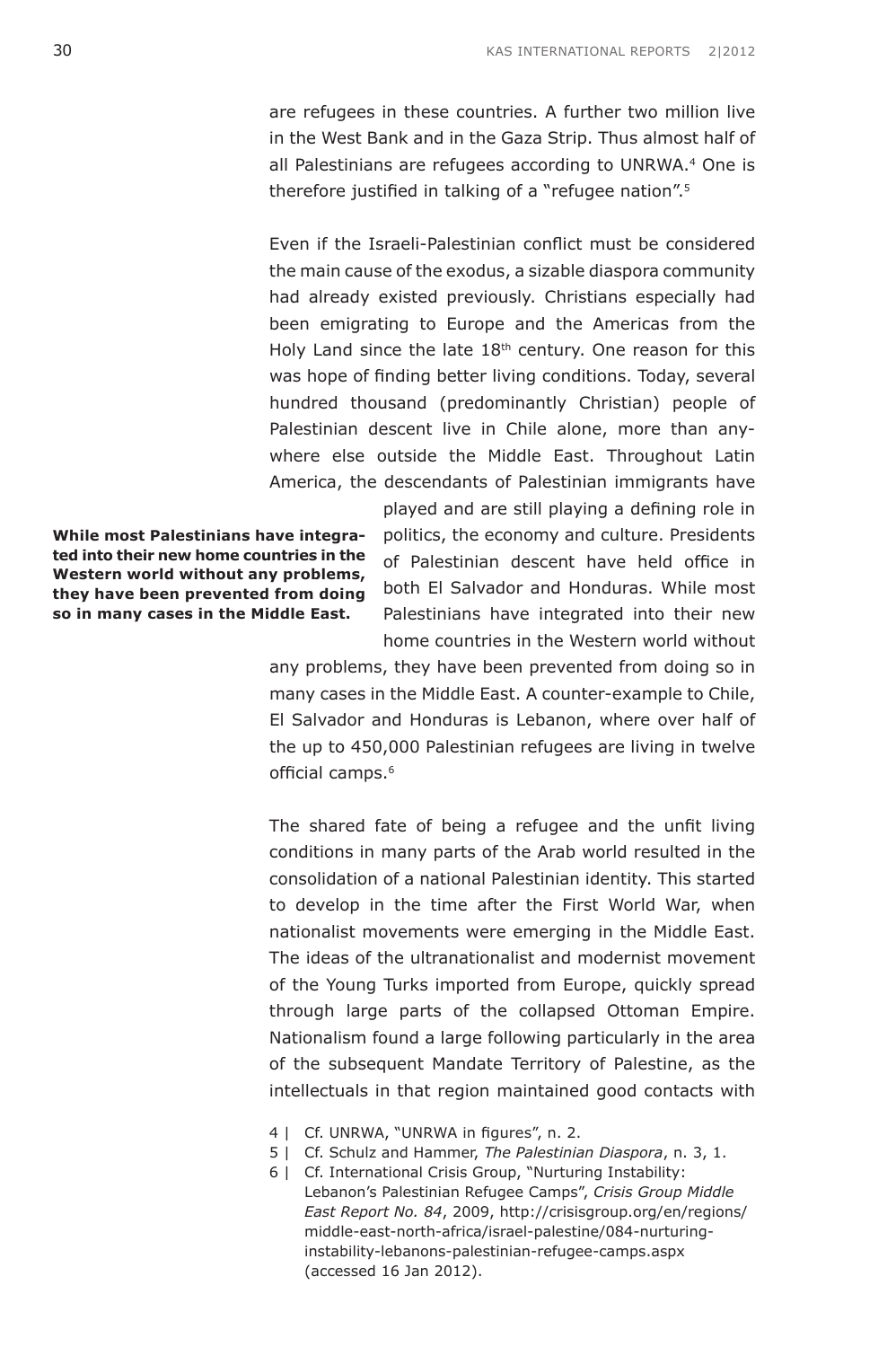the Young Turk elite.7 The division of Palestine in 1948 and the streams of refugees then became the symbol that every ethnic group needs in order to define itself and set itself apart. The "right of return" was one of the mainstays of this symbolism. Palestinian political movements, from Fatah to Hamas, have adopted this mantra, thus nurturing the hope that millions of refugees might one day "return" to the homeland of their parents, grandparents and greatgrandparents – to what is now Israel. This community of refugees has thus become the cornerstone of the Palestinian diaspora.

# **The Role of UNRWA**

The "United Nations Relief and Works Agency for Palestine Refugees in the Near East", UNRWA, was established in 1949 to supply the Palestinian refugees of the first Israeli-Arab war with the basic necessities. Today, the remit is no longer restricted to emergency aid, but includes education,

in the area of education, UNRWA's work is **By providing over 650 schools, the "UN** of great importance. By providing over 650 **Relief and Works Agency for Palestine** schools, in which hundreds of thousands of the most important institution for the children are taught free of charge, UNRWA schooling of Palestinian refugees. health care and social services. Especially is the most important institution for the

schooling of Palestinian refugees. UNRWA is responsible exclusively for Palestinian refugees and thus separate from the UN Refugee Agency (UNHCR). Today, UNRWA is responsible for nearly five million refugees. At first glance the criteria to qualify as a refugee appear arbitrary: "These are persons whose normal place of residence was Palestine during the period 1 June 1946 to 15 May 1948, and who lost both home and means of livelihood as a result of the 1948 conflict. Palestine refugees and descendants of Palestine refugee males, including legally adopted children, are eligible to register for UNRWA services."8 Added to this is the fact that UNRWA operates exclusively in the Palestinian Territories, Lebanon, Syria and Jordan and that those are the only places where refugees can register. But there

7 | Cf. Helena Lindholm Schulz, *The reconstruction of Palestinian nationalism. Between revolution and statehood*, Manchester, Manchester University Press, 1999, 23-24.

**Refugees in the Near East" (UNRWA) is** 

<sup>8 |</sup> Cf. UNRWA, *Consolidated Eligibility and Registration Instructions (CERI)*, 2009, [http://unrwa.org/etemplate.php?id=87#](http://unrwa.org/etemplate.php?id=87#beneficiaries) [beneficiaries](http://unrwa.org/etemplate.php?id=87#beneficiaries) (accessed 16 Jan 2012).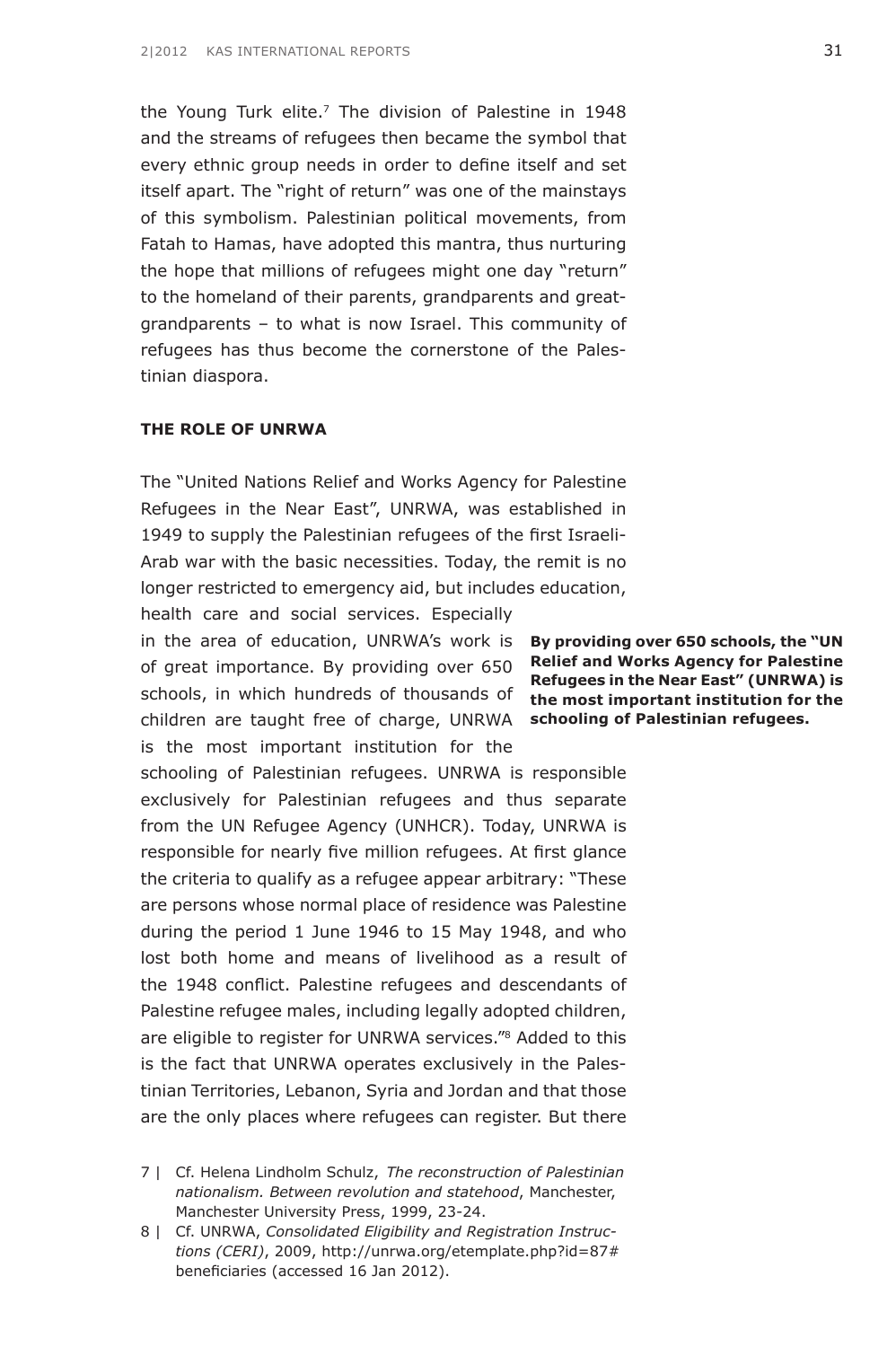are also refugees, although limited in number, living in countries such as Egypt, where UNRWA does not operate. The total number of Palestinian refugees is therefore unknown. The fact that UNRWA only operates in a certain number of countries is partly due to its limited resources. In 2009, it received USD 948 million<sup>9</sup>, which translates to just USD 190 per registered refugee.

UNRWA has repeatedly been criticised for its definition of refugees, especially by Israel. Under this definition Palestinian refugees do not lose their UNRWA status even if they acquire citizenship in another country. One must bear in

**Although a large number of present-day refugees were not displaced themselves, they continue to suffer from the consequences of the various wars in the Middle East and rely on humanitarian aid.**

mind in this context that this is a humanitarian definition and not a political one. The period from 1 June 1946 to 15 May 1948 was chosen because this period represented the height of the first Israeli-Arab war and produced the greatest number of refugees.

Although a large number of present-day refugees were not displaced themselves, they continue to suffer from the consequences of the various wars in the Middle East and rely on humanitarian aid. This means that it is appropriate for them to be included in the UNRWA register.

But UNRWA has also been subject to criticism in other matters. An Israeli secret service report from 2002 alleged that Palestinian militants were using UNRWA schools for munitions storage during the Second Intifada and smuggling weapons in its ambulances. Israel subsequently failed to provide any proof of the allegations.<sup>10</sup> However, Peter Hansen himself, who headed UNRWA during this period, conceded in October 2004 that there probably were some Hamas sympathisers on UNRWA's payroll, but he added that this sort of thing could scarcely be avoided in view of the thousands of employees in the Gaza Strip alone.<sup>11</sup>

- 9 | Cf. UNRWA, *Frequently asked questions*, 2011, [http://unrwa.org/etemplate.php?id=87#funding](http://www.unrwa.org/etemplate.php?id=87#funding) (accessed 16 Jan 2012).
- 10 | Cf. Michael Wines, "Killing of U.N. Aide by Israel Bares Rift With Relief Agency", *The New York Times*, 4 Jan 2003, [http://nytimes.com/2003/01/04/world/killing-of-un-aide-by](http://www.nytimes.com/2003/01/04/world/killing-of-un-aide-by-israel-bares-rift-with-relief-agency.html?pagewanted=all&src=pm)[israel-bares-rift-with-relief-agency.html?pagewanted=all&](http://www.nytimes.com/2003/01/04/world/killing-of-un-aide-by-israel-bares-rift-with-relief-agency.html?pagewanted=all&src=pm) [src=pm](http://www.nytimes.com/2003/01/04/world/killing-of-un-aide-by-israel-bares-rift-with-relief-agency.html?pagewanted=all&src=pm) (accessed 16 Jan 2012).
- 11 | Cf. Matthew Levitt, *Hamas: Politics, Charity, and Terrorism in the Service of Jihad*, New Haven, Yale University Press, 2006, 95.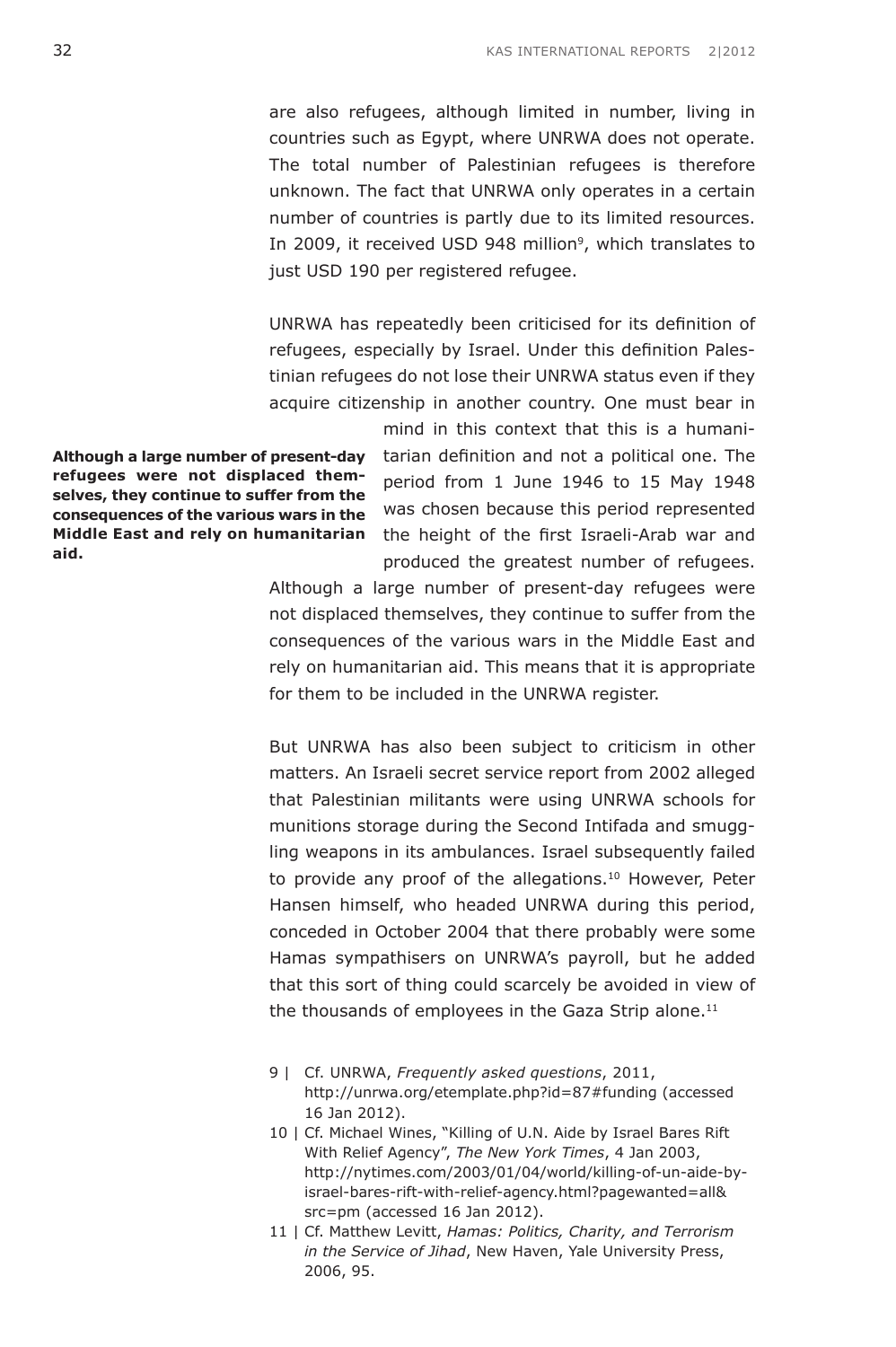Relations between UNRWA and the Arab countries in the region were not always free from tension either, but they have improved considerably over recent years. Initially, the Arab League, which was founded in 1945, showed hardly any interest in the Palestinian refugees or UNRWA's work. Instead of concentrating on the fate of the Palestinians in the Arab countries, the Arab League merely criticised the way Israel dealt with the Palestinians. It was not until 1959 that the first department was created within the League that also dealt with the concerns of the Palestinians in its member countries.<sup>12</sup> The Arab countries did cooperate with UNRWA from the start. But the Arab League instructs its members not to participate in projects

that violate refugees' rights in any way or **The Arab League is explicitly opposed to** jeopardise the political future of Palestine. The main point here is that the League is explicitly opposed to the naturalisation of Palestinian refugees. Instead, they should retain their Palestinian nationality so as to

keep up the pressure on Israel with respect to the refugee issue. At the same time, especially Lebanon and Syria oppose full integration of the refugees not just for political but also for economic reasons. However, most of the Arab countries have come to realise that UNRWA is a great help to them, since without it the burden imposed by millions of refugees would have long since overstretched especially Jordan, Lebanon and Syria. In 2009, the proportion of Arab funds in UNRWA's total budget was around 10 per cent. The Gulf States, most notably Saudi Arabia, Kuwait and the United Arab Emirates, have increased their contributions considerably. $13$  In the 2002 peace plan, the Arab League retreated to a large extent from its demands regarding the right of return of millions of Palestinians. The plan merely calls for a just solution to the refugee problem.<sup>14</sup>

12 | Cf. Mohammad Khaled al-Aza'r, "Arab Protection for Palestinian Refugees", BADIL Resource Center for Palestinian Residency & Refugee Rights Working Paper No. 8, 2004.

13 | Cf. Daoud Kuttab, "Filippo Grandi: The New UN Official Intent on Defending Palestinian Refugees Rights and Living Conditions", *The Huffington Post*, 16 Feb 2010, [http://huffingtonpost.com/daoud-kuttab/fillipo-grandi-the](http://www.huffingtonpost.com/daoud-kuttab/fillipo-grandi-the-new-un_b_463982.html)[new-un\\_b\\_463982.html](http://www.huffingtonpost.com/daoud-kuttab/fillipo-grandi-the-new-un_b_463982.html) (accessed 16 Jan 2012).

**the naturalisation of Palestinian refugees. Instead, they should retain their Palestinian nationality so as to keep up the pressure on Israel with respect to the refugee issue.**

<sup>14 |</sup> Cf. BBC News, *Text: Beirut Declaration*, 28 Mar 2002, [http://news.bbc.co.uk/2/hi/world/monitoring/media\\_reports/](http://news.bbc.co.uk/2/hi/world/monitoring/media_reports/1899395.stm) [1899395.stm](http://news.bbc.co.uk/2/hi/world/monitoring/media_reports/1899395.stm) (accessed 16 Jan 2012).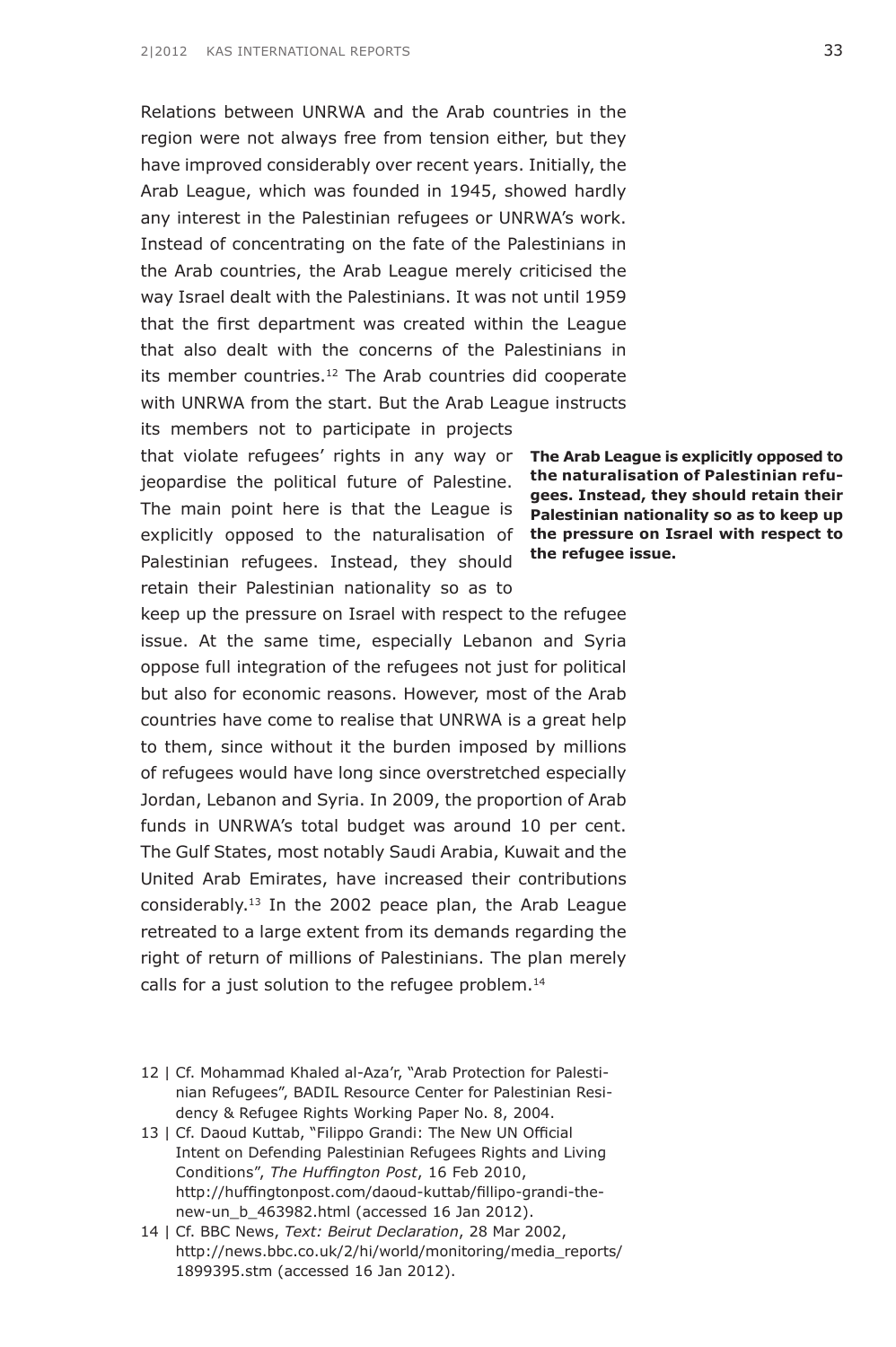#### **Case Study – Lebanon**

In large parts of the Arab world, there is an informal consensus between those in power and the population with respect to Palestinian refugees. Their efforts to return to their homeland enjoy widespread support, but the situation of Palestinians in the host country is not part of the debate. Things are different in Lebanon. To many people there, the presence of the Palestinian refugees is seen as one of the causes of the civil war from 1975 to 1990 and of the Israeli invasion of 1982. In other Arab countries domestic political discourse rarely features the marginalisation of the Palestinians, the lack of basic political and economic rights or life in the camps without prospects.

All parties bear some responsibility for this situation. In the course of the 1948 war, some 100,000 Palestinians fled to Lebanon. Over subsequent years, 15 official camps were set up, whose residents initially engaged in very little political activity (three camps were destroyed during the civil war). Since the country, which was dominated by a Christian elite, had no interest in a new conflict with Israel, the Palestinians were monitored by the military secret

**Palestinians began to radicalise with the Palestinian Liberation Organization providing the lead. Headed by Yasser Arafat, the PLO promoted the armed struggle against Israel.**

service. Refugees needed special permits to move from one part of the country to another. People in the camps were forbidden to assemble in groups of more than two.<sup>15</sup> But this could not prevent Palestinians becoming

part of Lebanese politics following the Arab defeat in the Six-Day War of 1967. Palestinians began to radicalise with the Palestinian Liberation Organization (PLO) providing the lead. Headed by Yasser Arafat, the PLO promoted the armed struggle against Israel. Repeated military operations against Israel were conducted from Southern Lebanon. This also caused tension with the Lebanese army, which tightened its control over the camps. The first incidents of unrest occurred in the late 1960ies. While the Christian population was hostile to the Palestinian "resistance", most Muslims supported it. The situation was complicated further by the fact that the PLO was forced to move its headquarters from Jordan to Lebanon in 1970 after the fighting between the Jordanian army and Palestinians.

15 | Cf. International Crisis Group, "Nurturing Instability: Lebanon's Palestinian Refugee Camps", n. 6, 4.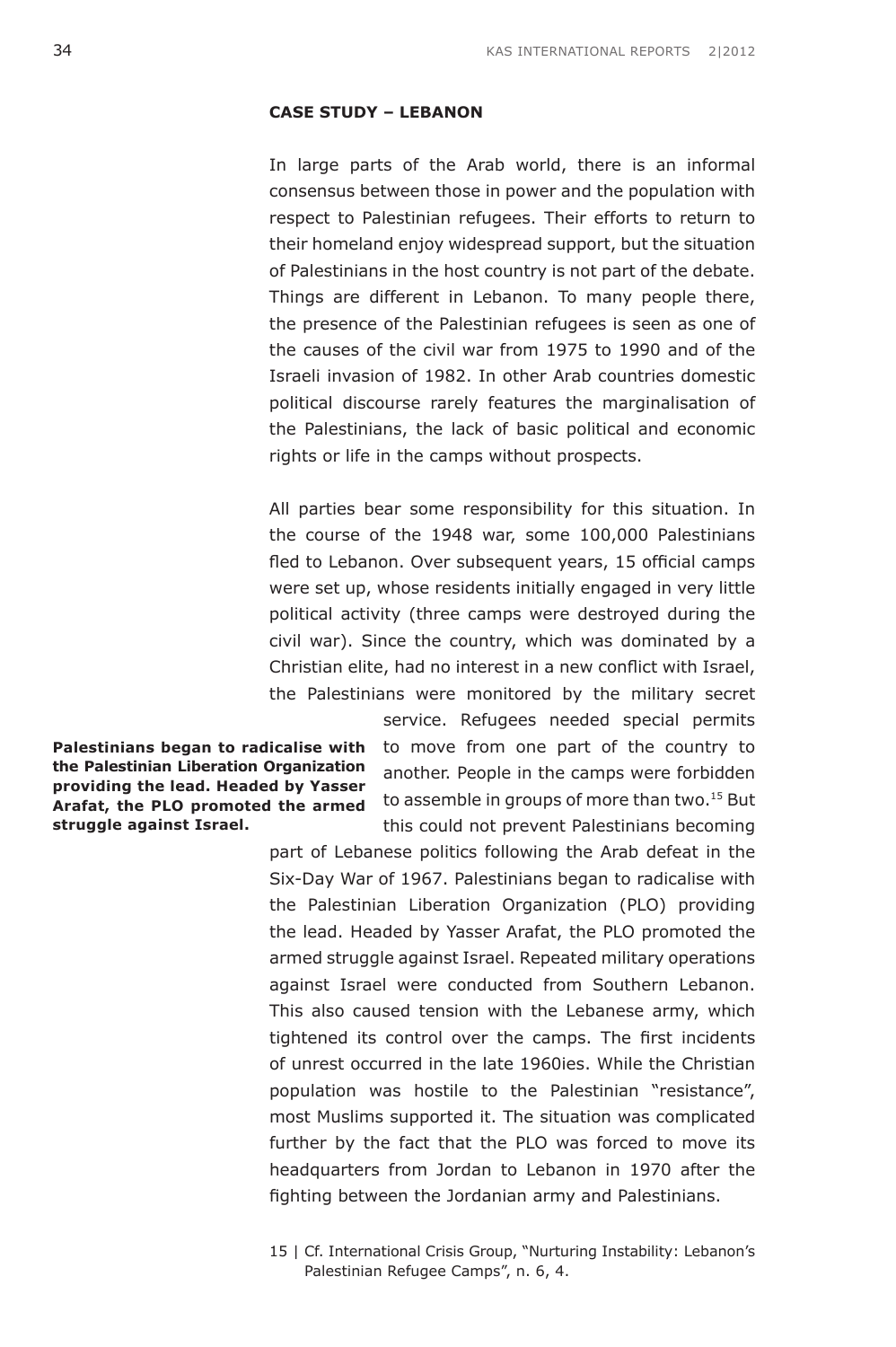death of the newly elected Christian President.<sup>16</sup>

16 | Cf. ibid, 5.

**by the PLO went some way to improve the situation of the Palestinian refugees, the high-handed conduct of the PLO militiamen led to tensions with the indigenous population.**

On 13 April 1975, over 20 Palestinian civilians were killed by a Christian party militia. Shortly beforehand, four members of the Christian Kataeb party had been killed during a failed assassination attempt on the Christian politician Pierre Gemayel. The party's supporters accused the Palestinians of having carried out the attack. This assassination attempt is regarded as one of the triggers of the Lebanese civil war, which continued until 1990. The first phase of the civil war was characterised by fighting between followers of the Kataeb known as Phalangists and various radical Palestinian groups. The fighting escalated into a war that engulfed large parts of Lebanon and developed into more than a conflict between Christians and Muslims. Two rival blocks emerged: On the one side were the factions that tried to defend the status quo. This block consisted mainly of Christians, as they were the beneficiaries of the existing political system. They are entitled to the powerful office of President to the present day. The other side consisted of an alliance of Sunni Lebanese, Druze and Palestinians, many of whom had leftist leanings and were trying to change the socio-political system. Following several massacres of Palestinian refugees, the PLO began to

The internal Lebanese conflict became increasingly severe.

deploy its entire military forces. The PLO's **Although the social services provided**  military arm was so strong that it was able to control parts of Lebanon, in particular the camps and the area bordering Israel in the south ("Fatah Land"). Although the social services provided by the PLO went some way

to improve the situation of the Palestinian refugees, the high-handed conduct of the PLO militiamen led to tensions with the indigenous population. They were also held responsible for the Israeli revenge attacks in response to Palestinian assaults. The Israeli invasion of 1982 resulted in the destruction of the PLO institutions, and its leadership fled to Tunisia. The situation of the refugees deteriorated once again. Massacres in the refugee camps of Sabra and Shatila in September 1982 came to be seen as a symbol of this development. With the Israeli army looking on, Christian party militiamen killed up to 3,000 Palestinian refugees because they held the PLO responsible for the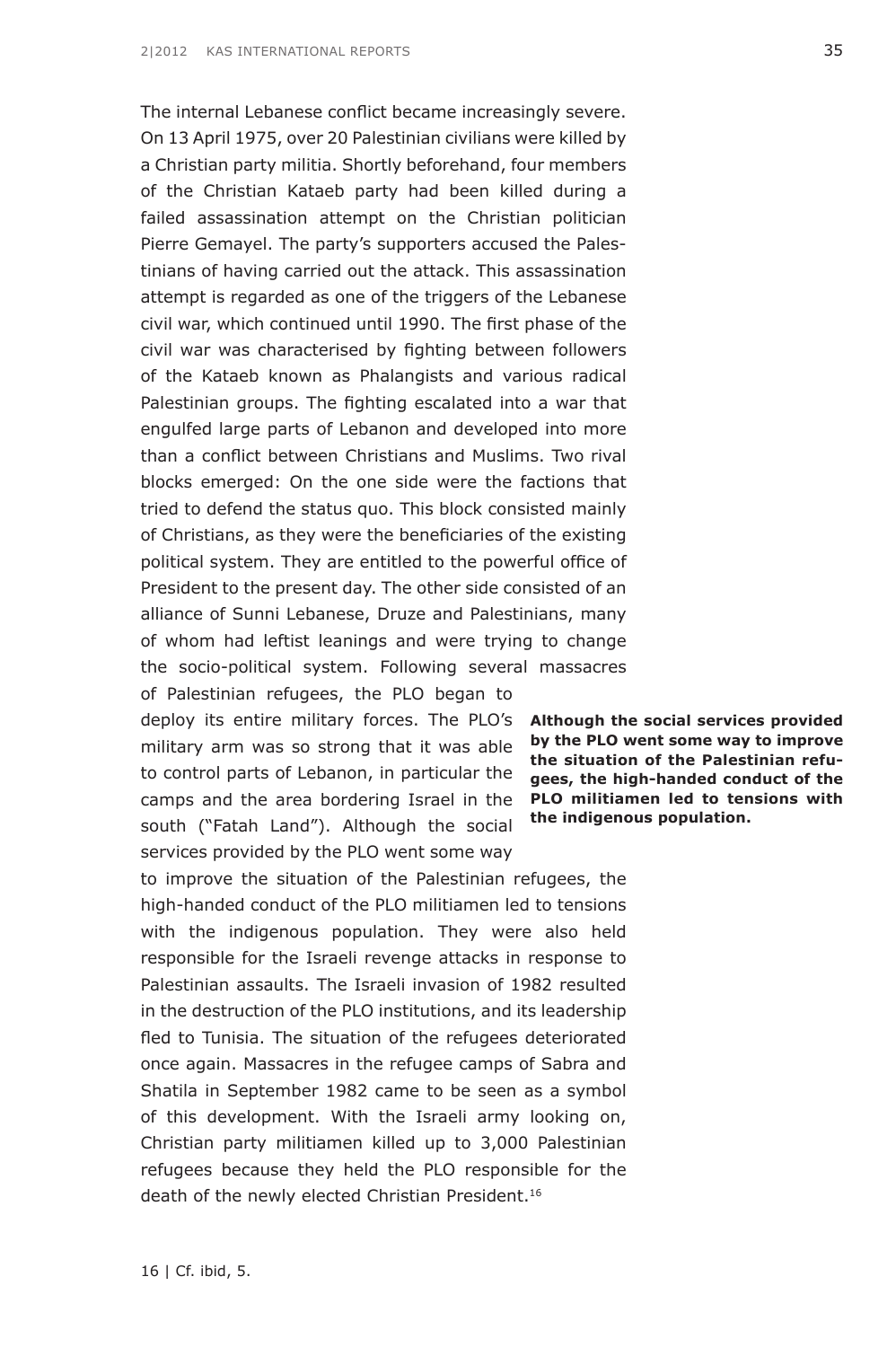The civil war ended with the Palestinians marginalised once again. Outside the camps, in which the Palestinians organise themselves, they do not play a significant role either militarily or politically. There is currently little hope that their precarious situation will change any time soon. There is a consensus across denominations and parties in Lebanon that naturalisation of the refugees is out of the question. The official reason is the desire to maintain the hope that the refugees would one day "return" to their old

**As there is virtually no state presence in the refugee camps, it is Palestinian civil society and UNRWA which supply the residents with the basic necessities.**

homeland. In actual fact, the real cause is more likely to be the refugees' poverty and the fear that the finely adjusted denominational balance between Christians, Sunnis and Shiites might be jeopardised. As there

is virtually no state presence in the camps, it is Palestinian civil society and UNRWA which supply the residents with the basic necessities. Even though there have been some improvements over the last few years, Palestinians are still not permitted to work in certain professional disciplines such as medicine, law and engineering.<sup>17</sup> Since neither Fatah nor Hamas could improve the lives of the refugees, a niche for fundamentalist groups emerged. That is why a steady political radicalization has taken place inside the camps. After a Jihadist splinter group, Fatah al-Islam, raided a bank in May 2007, a three-month-long battle began in and around the refugee camp of Nahr al-Bared between this group and the Lebanese army. All in all, it cost the lives of 50 civilians, 179 soldiers and 226 Islamists and large parts of the camp were destroyed.<sup>18</sup> Should there be no change in this precarious situation, which is the result of years of neglect and mismanagement, such clashes may well reoccur.

One counter-example to Lebanon seems to be Jordan, where the Palestinian refugees are more effectively integrated into society, the economy and politics. But even here there are some unsatisfactory conditions under the surface.

<sup>17 |</sup> Cf. Nada Bakri, "Lebanon Gives Palestinians New Work Rights", *The New York Times*, 18 Aug 2010, [http://nytimes.com/2010/](http://www.nytimes.com/2010/08/18/world/middleeast/18lebanon.html) [08/18/world/middleeast/18lebanon.html](http://www.nytimes.com/2010/08/18/world/middleeast/18lebanon.html) (accessed 16 Jan 2012).

<sup>18 |</sup> Cf. International Crisis Group, "Nurturing Instability: Lebanon's Palestinian Refugee Camps", n. 6, 11.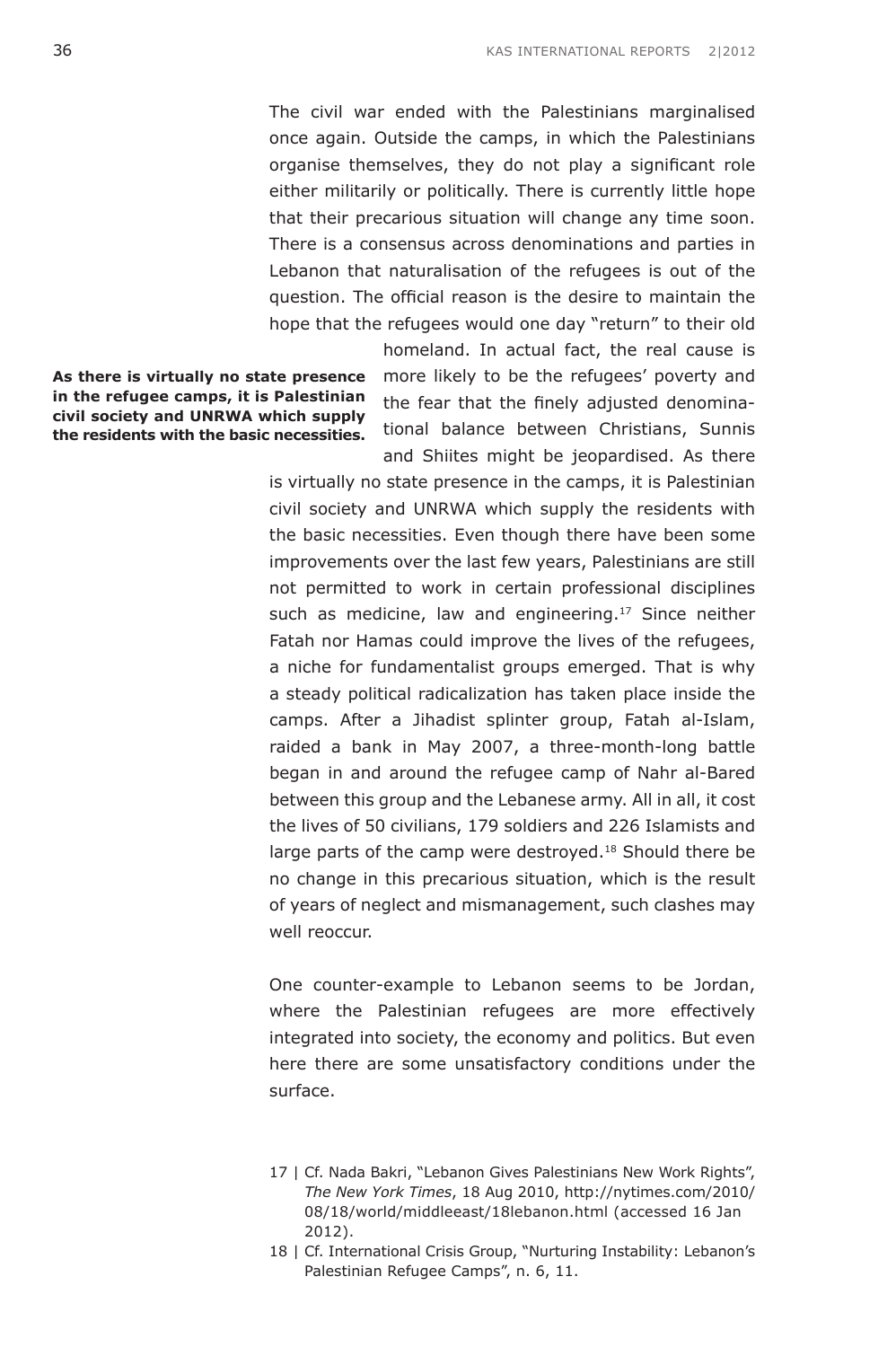## **Case Study – Jordan**

As a result of the Israeli-Arab war from 1947 to 1949, hundreds of thousands of Palestinians fled to the West Bank, which Jordan annexed in 1950, and into the heartland of Jordan itself. The six-day war in 1967, in which Israel conquered the West Bank amongst other areas, produced a further stream of refugees to Jordan. These influxes of refugees changed the demographics of the country even more than in Lebanon. Since many refugees were granted citizenship, Palestinian Jordanians are a majority in the kingdom today. The crucial criterion is Article 3 of the 1954 Jordanian Citizenship Law, which contains the following definition of a Jordanian citizen: "Any person with previous Palestinian nationality except the Jews before the date of May 15, 1948 residing in the Kingdom during the period from December 20, 1949 and February 16, 1954."<sup>19</sup> However, being granted citizenship did not affect the refugee status assigned by UNRWA, with the result that there are nearly 2 million Palestinian refugees living in Jordan today.

But problems comparable to those that later arose in Lebanon soon began to manifest themselves. After the Arab defeat of 1967, the PLO intensified its attacks on Israel from Jordanian territory. The period from 1968 to 1970 saw a steady escalation. Initially, the PLO forces received support from the Jordanian army in their attacks. But after the U.S. had exerted some pressure on the King of Jordan, he tried to make the Palestinians see sense. As was the case in Lebanon, sections of the PLO began to undermine the authority of the state. After Israel had destroyed two Palestinian strongholds in

Jordan, suffering high losses in the process, **The PLO grew increasingly self-assu**and the fighting had been glorified as the **red. A state within a state developed**  "Battle of Karameh" by the Palestinian side,

the PLO became increasingly self-assured. A state within a state developed within the refugee camps. When PLO forces hijacked several planes in 1970 and blew them up on Jordanian soil in a symbolic gesture having released the passengers, the King of Jordan decided to take military

**within the refugee camps.**

<sup>19 |</sup> Cf. Oroub Al Abed, "Palestinian refugees in Jordan", 2004, 4, [http://forcedmigration.org/research-resources/expert-guides/](http://www.forcedmigration.org/research-resources/expert-guides/palestinian-refugees-in-jordan) [palestinian-refugees-in-jordan](http://www.forcedmigration.org/research-resources/expert-guides/palestinian-refugees-in-jordan) (accessed 16 Jan 2012).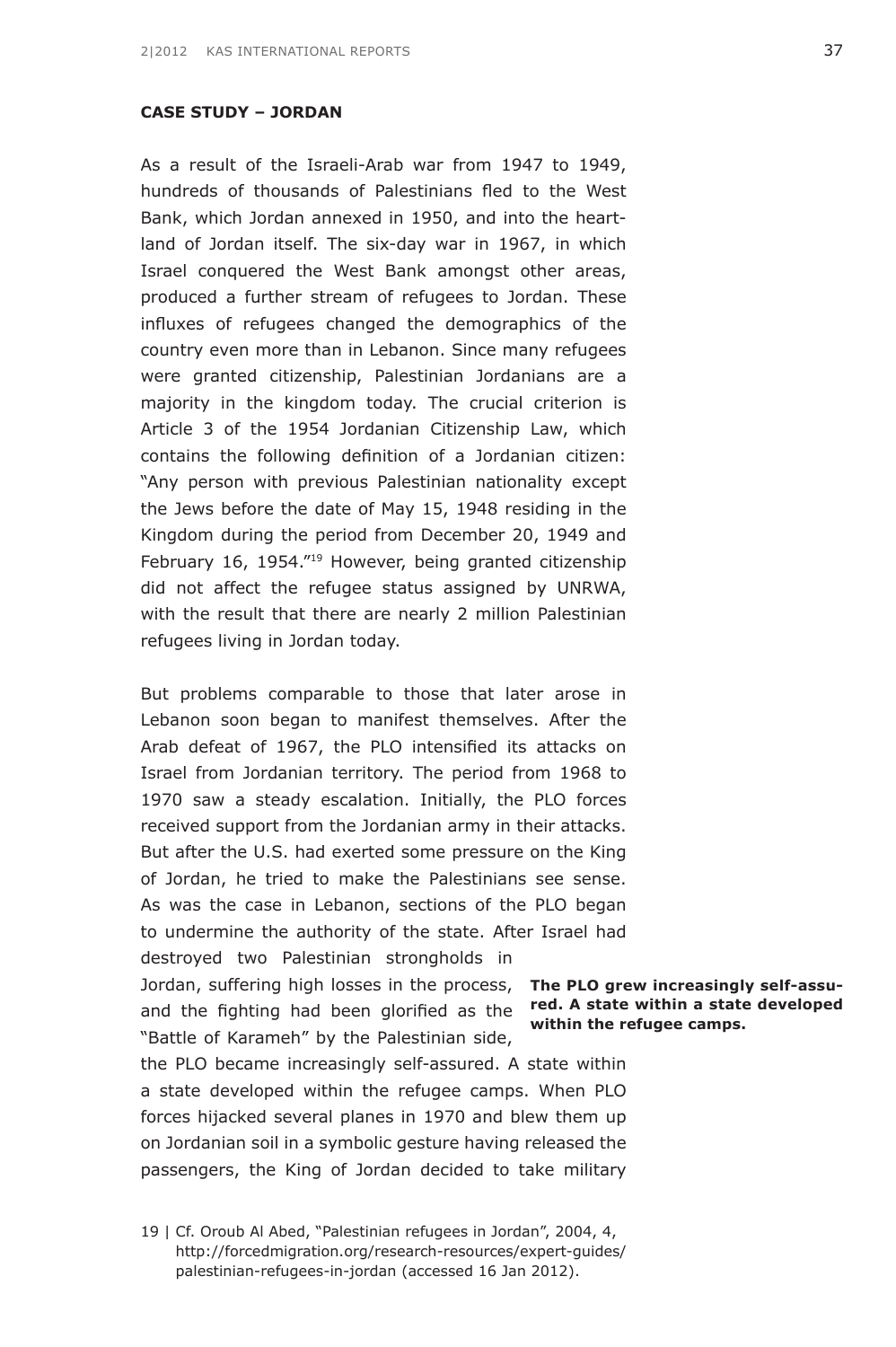action against the militant Palestinians. The fighting, which became known as the "Black September", extended over several months and resulted in the PLO leadership having to flee to Lebanon<sup>20</sup>

Even though these events did not affect the integration of refugees directly, they did have long-term implications. Parts of the Jordanian elite harboured increasing doubts about the Palestinians' loyalty. Consequently, a system of yellow and green cards was introduced on 1 June 1983 for Jordanians from the West Bank. Palestinian Jordanians who lived east of the river, i.e. in the heartland, were given yellow cards. The residents of the West Bank, on the other hand, were given green cards. The official reason for introducing the cards was to facilitate the movement of Palestinians between the West Bank, which was occupied by Israel, and the Jordanian heartland. According to official law, this was not intended to have any impact on citizenship or on the right to reside in a particular part of Jordan. But in fact a yellow card implied full Jordanian citizenship. The green card was nothing more than a temporary Jordanian ID card without right of residence east of the Jordan. This

**In consequence of a directive from the Jordanian Ministry of the Interior, in 1988 1.5 million Jordanians of Palestinian descent who were living in the West Bank at the time lost their citizenship.**

interpretation was confirmed in July 1988 when the King relinquished Jordanian sovereignty over the West Bank in a Speech from the Throne by declaring the administrative and legal separation of Jordan and the West Bank. In consequence of a directive from the

Jordanian Ministry of the Interior, 1.5 million Jordanians of Palestinian descent who were living in the West Bank at the time lost their citizenship. They retained their temporary ID cards, which they have to extend regularly, but they lost their full Jordanian citizenship status. The legal basis for this is unclear.

The fact that some Palestinian Jordanians are still secondclass citizens is illustrated by the fate of some 200,000 Jordanians of Palestinian descent who lived in Kuwait in 1988. After the 1990/91 Gulf War, they were expelled due to the pro-Iraq stance of the PLO and of the King of Jordan (including Rania al-Yasin, now Queen Rania of Jordan). They are living in a legal grey zone, since they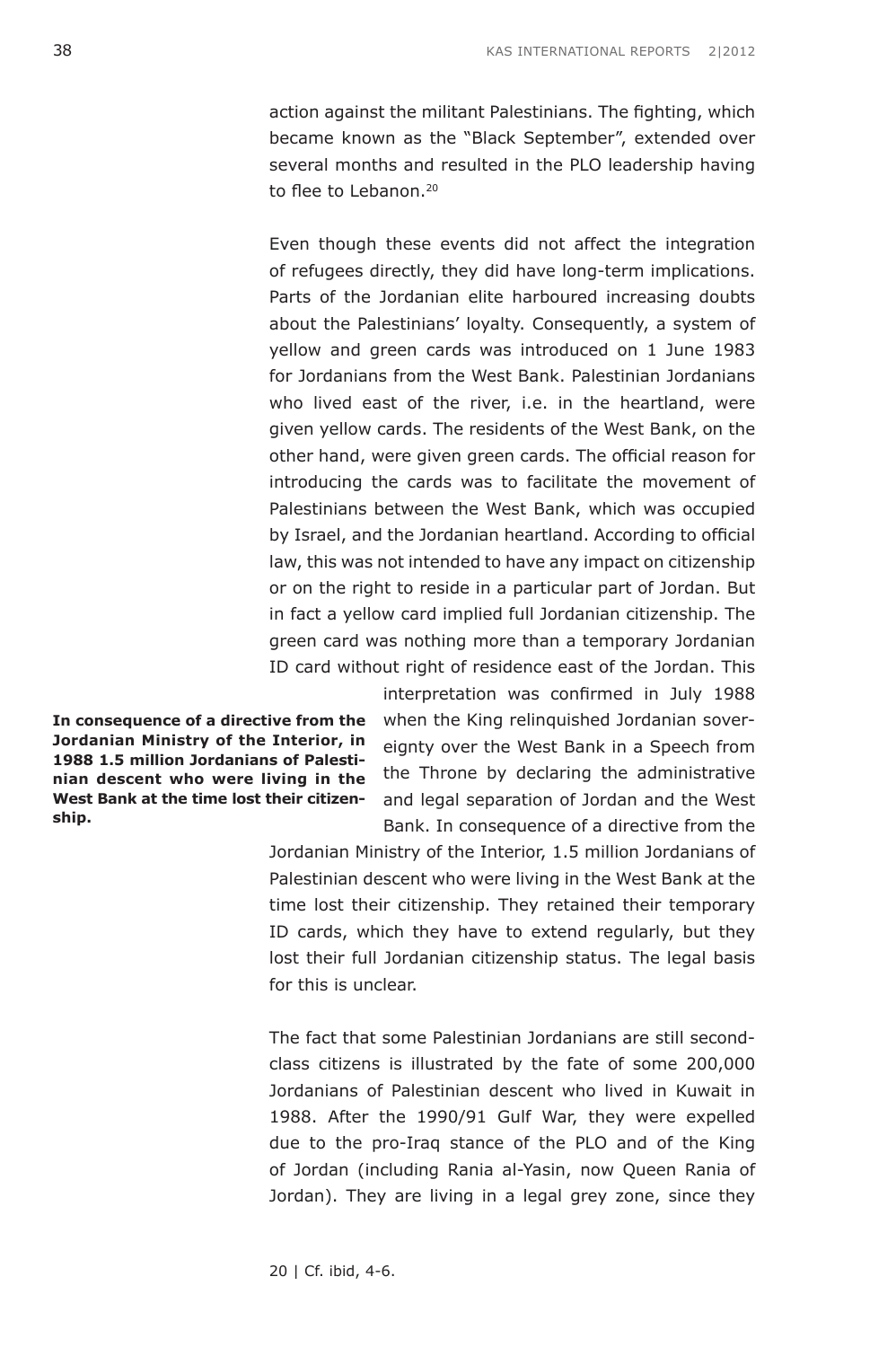resided neither in Jordan nor in the West Bank in 1988. The consequences of this scenario extend right up to the present day. Human Rights Watch speaks of over 2,700 Jordanians of Palestinian descent who had their citizenship revoked between 2004 and 2008. Many of these are Palestinian Jordanians who lived in the West Bank or in Kuwait between 1983 and 1988.21

What then is the life of the average Palestinian Jordanian like? Currently, there are 13 refugee camps, but in terms of urban infrastructure they are hard to distinguish from other parts of town. Added to this is the fact that the majority of Palestinians now **Refugees with full Jordanian citizenship** 

live outside the camps.22 Refugees with full **are entitled to use all the available state**  Jordanian citizenship are entitled to use all the available state services and to own **sector.**

property. They have access to jobs in the public and private sector. One should bear in mind, though, that the bureaucracy and state institutions continue to be dominated by non-Palestinian Jordanians. And hardly any Palestinians occupy leading military positions. They do, however, dominate the private enterprise sector and have played an important role in the strong economic growth in Jordan over the last few years. But in politics in particular the persistent discrepancy between old-established and Palestinian Jordanians is evident. Where parliamentary elections are concerned, the constituencies are delineated in a way that ensures that the rural areas, which are considered loyal to the King, are always overrepresented compared to urban areas.<sup>23</sup> During the 2010 parliamentary elections, a candidate from the royalist tribal areas only required 2,000 votes to get into parliament, while it took up to 80,000 votes to win a seat in the predominantly

21 | Cf. Human Rights Watch, *Stateless Again: Palestinian-Origin Jordanians Deprived of their Nationality*, 2010, [http://hrw.org/](http://www.hrw.org/news/2010/02/01/jordan-stop-withdrawing-nationality-palestinian-origin-citizens) [news/2010/02/01/jordan-stop-withdrawing-nationality](http://www.hrw.org/news/2010/02/01/jordan-stop-withdrawing-nationality-palestinian-origin-citizens)[palestinian-origin-citizens](http://www.hrw.org/news/2010/02/01/jordan-stop-withdrawing-nationality-palestinian-origin-citizens) (accessed 16 Jan 2012).

22 | Cf. Marwan Khawaja and Åge A. Tiltnes (eds.), "On the Margins: Migration and living conditions of Palestinian camp refugees in Jordan", *Fafo-report*, No. 357, Oslo, 2002, 12-13, [http://fafo.no/pub/rapp/357/index.htm](http://www.fafo.no/pub/rapp/357/index.htm) (accessed 16 Jan 2012).

23 | Cf. Martin Beck and Lea Collet, "Das jordanische Wahlgesetz 2010: Demokratisierung oder Stagnation?", *KAS-Länderbericht*, 2010, 3-4, [http://kas.de/jordanien/de/publications/20947](http://www.kas.de/jordanien/de/publications/20947/) (accessed 16 Jan 2012).

**services and to own property. They have access to jobs in the public and private**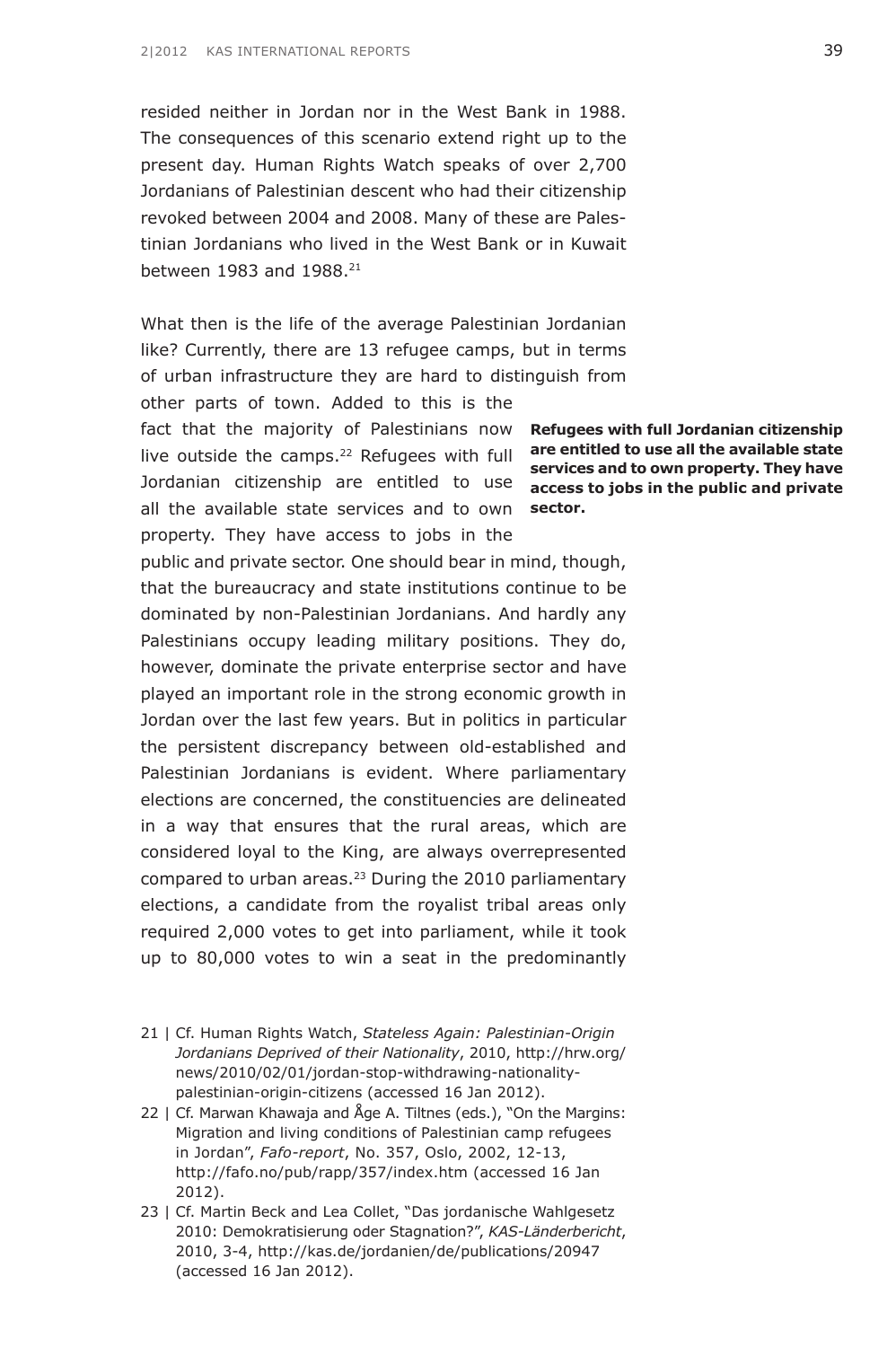Palestinian Amman.<sup>24</sup> In spite of the described discrimination, no other Palestinian refugees in the Middle East enjoy as good a quality of life as those in Jordan.

Outside the Middle East, life of the members of the Palestinian diaspora has been considerably less complicated, with integration and advancement going hand in hand.

### **The Influence of the Diaspora**

The diaspora has been a defining element of Palestinian politics, economics and society for decades. Most sections within the PLO were founded by Palestinian activists living in the diaspora. There are many types of networking between the diaspora and the Palestinian Territories. Besides family networks, it is particularly village-based

**Especially after the Arab defeat in the war against Israel in 1967, Palestinians started to organise themselves in order to assist their beleaguered fellow countrymen and give them a voice.**

(including the Bethlehem and Birzeit clubs in the USA), political, politico-religious, but also cross-faith as well as cross-national networks that are of importance. Especially after the Arab defeat in the war against Israel in 1967, Palestinians started to organise themselves

in order to assist their beleaguered fellow countrymen and give them a voice. In 1967, the first cross-denominational pan-Arab organisation was founded in the USA. Palestinians played a crucial part in setting up the "Association of Arab-American University Graduates" (AAUG). Other groups formed to support their former home communities. Their work focused on social matters, culture and the media. Palestinian activists in Europe and the USA have held thousands of demonstrations and vigils since then.

However, many of the old-established Palestinian diaspora groups experienced a decline from the mid-nineties onwards. This affected in particular those organisations that were linked to established political groupings. They were not capable of providing services to the Palestinians, especially to recent arrivals, or of representing them adequately, which led to a decline in membership for many

<sup>24 |</sup> Cf. Hans-Christian Rößler, "Wo selbst die Islamisten loyal sind", *Frankfurter Allgemeine Zeitung*, 05 Feb 2011, [http://faz.net/](http://www.faz.net/aktuell/politik/arabische-welt/proteste-in-jordanien-wo-selbst-die-islamisten-loyal-sind-1594768.html) [aktuell/politik/arabische-welt/proteste-in-jordanien-wo-selbst](http://www.faz.net/aktuell/politik/arabische-welt/proteste-in-jordanien-wo-selbst-die-islamisten-loyal-sind-1594768.html)[die-islamisten-loyal-sind-1594768.html](http://www.faz.net/aktuell/politik/arabische-welt/proteste-in-jordanien-wo-selbst-die-islamisten-loyal-sind-1594768.html) (accessed 16 Jan 2012).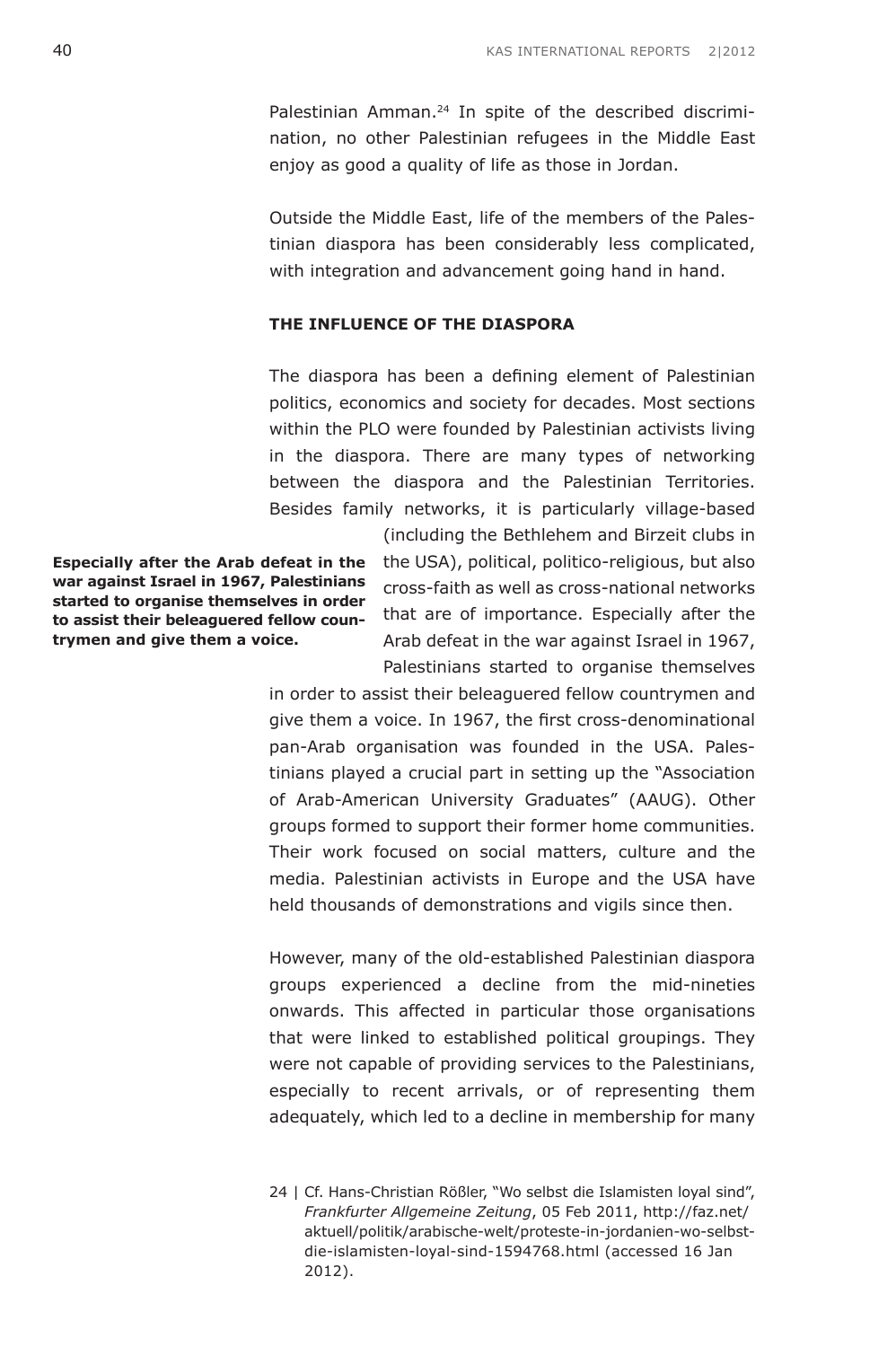organisations. This development was also partly due to the feeling of optimism amongst many Israelis and Pales-

to engage in political activism declined. But **When the Oslo Accords events did not** voices heard soon increased again amongst **the diaspora in Canada, the USA and** tinians after the Oslo Accords. The pressure when the events did not result in a conclusive peace agreement, the urge to make their members of the diaspora in Canada, the USA and Europe. A number of organisations sprang up, and the activities of expatriate Palestinians increased. It was mainly young people who initiated these activities. Most of the leadership of the student networks SPHR in Canada and PSC in the USA is still composed of Palestinians under the age of 35.25

After the Second Intifada had broken out in September 2000 and the attacks of 11 September 2001 had taken place, this trend intensified. The Palestinian diaspora was exposed to allegations that it supported terrorism in Israel and around the world. The sight of bombed-out civilian buses and restaurants in Jerusalem made it necessary to present not only the Middle East conflict but also the lives of the members of the expatriate Palestinian community to international society, from a realistic but also self-critical perspective. Palestinians in the diaspora therefore regularly write opinion pieces, give interviews and use blogs as well as social networks. One example is the website Electronic Intifada, which publishes articles on the Middle East conflict and which, according to the Israeli newspaper *The Jerusalem Post*, is "very professional, user-friendly and well written".<sup>26</sup>

Other Palestinians started to become involved in the areas of economics, the sciences or culture. Successful Palestinian businesspeople assisted in the funding of hospitals and

- 25 | Cf. Laith Marouf, "Palestinian Diaspora: With or against collaboration?", *The Electronic Intifada*, 14 Sep 2007, [http://electronicintifada.net/content/palestinian-diaspora](http://electronicintifada.net/content/palestinian-diaspora-or-against-collaboration/7142)[or-against-collaboration/7142](http://electronicintifada.net/content/palestinian-diaspora-or-against-collaboration/7142) (accessed 16 Jan 2012).
- 26 | Cf. Hannah Brown, "Virtual war", *The Jerusalem Post*, 27 Sep 2002, [http://pqasb.pqarchiver.com/jpost/access/208068391.](http://pqasb.pqarchiver.com/jpost/access/208068391.html?dids=208068391:208068391&FMT=ABS&FMTS=ABS:FT&type=current&date=Sep+27%2C+2002&author=Hannah+Brown&pub=Jerusalem+Post&edition=&startpage=24&desc=Virtual+war) [html?dids=208068391:208068391&FMT=ABS&FMTS=ABS:](http://pqasb.pqarchiver.com/jpost/access/208068391.html?dids=208068391:208068391&FMT=ABS&FMTS=ABS:FT&type=current&date=Sep+27%2C+2002&author=Hannah+Brown&pub=Jerusalem+Post&edition=&startpage=24&desc=Virtual+war) [FT&type=current&date=Sep+27%2C+2002&author=Hannah+](http://pqasb.pqarchiver.com/jpost/access/208068391.html?dids=208068391:208068391&FMT=ABS&FMTS=ABS:FT&type=current&date=Sep+27%2C+2002&author=Hannah+Brown&pub=Jerusalem+Post&edition=&startpage=24&desc=Virtual+war) [Brown&pub=Jerusalem+Post&edition=&startpage=24&desc=](http://pqasb.pqarchiver.com/jpost/access/208068391.html?dids=208068391:208068391&FMT=ABS&FMTS=ABS:FT&type=current&date=Sep+27%2C+2002&author=Hannah+Brown&pub=Jerusalem+Post&edition=&startpage=24&desc=Virtual+war) [Virtual+war](http://pqasb.pqarchiver.com/jpost/access/208068391.html?dids=208068391:208068391&FMT=ABS&FMTS=ABS:FT&type=current&date=Sep+27%2C+2002&author=Hannah+Brown&pub=Jerusalem+Post&edition=&startpage=24&desc=Virtual+war) (accessed 16 Jan 2012).

**result in a conclusive peace agreement, the urge to make their voices heard soon increased again amongst members of Europe.**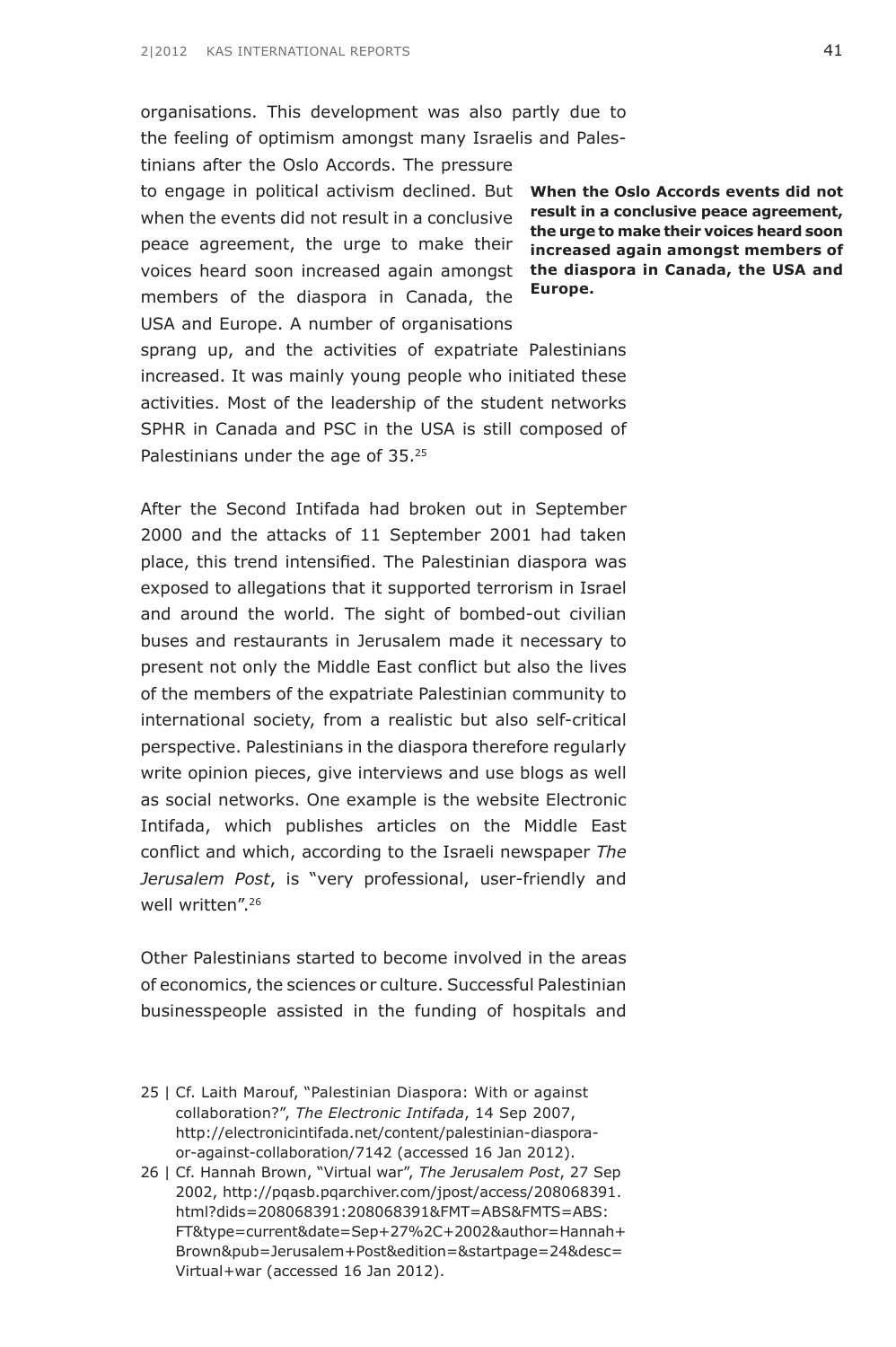universities in the Palestinian Territories. There are villages and towns in Palestine where over half the donations come from diaspora Palestinians.27 A number of Palestinian academics are among the most highly regarded in their respective fields. Examples include the literary scholar Edward Said and the historian Rashid Khalidi. By reflecting the suffering of the Palestinian population in their publications they too act as lobbyists for their people. The same applies to the cultural sphere. Palestinians such as fashion designer Rami Kashou represent a diaspora generation which has not only integrated fully, but which is also making its way professionally in areas that have no direct relation to the Middle East conflict. This is also part of the normalisation process within the Palestinian diaspora community.

#### **Influence in the Economy, the Sciences and Technology**

In 1997, the virtual network PALESTA (Palestinian Scientists and Technologists Abroad) was established in order to "harness the scientific and technological knowledge of

**Internet-based networks might not be capable of overcoming all geographical borders, but they can create links between the dispersed parts of a community in virtual simultaneity.** 

expatriate professionals for the benefit of development efforts in Palestine".28 It symbolises the significance of the Palestinian diaspora for the development of the Palestinian Territories. Internet-based networks such as PALESTA might not be capable of overcoming

all geographical borders, but they can create links between the dispersed parts of a community in virtual simultaneity. That is of great importance particularly for the Palestinian diaspora, because it lacks a proper centre. The Palestinian Territories can only be a virtual focal point, as many Palestinians cannot visit their ancestral home in person because of the Israeli occupation.

- 27 | Cf. Mazin Qumsiyeh, "Role of Palestinians in Diaspora: Palestinian activism in the US", *Qumsiyeh: A Human Rights Web*, 2009, <http://qumsiyeh.org/palestinianactivismintheus> (accessed 16 Jan 2012).
- 28 | Cf. Sari Hanafi, "Reshaping the Geography: Palestinian Communities Networks in Europe and the New Media", Second Mediterranean Social and Political Research Meeting, 2001, 2, [http://lse.ac.uk/media@lse/research/EMTEL/](www2.lse.ac.uk/media@lse/research/EMTEL/Minorities/papers/palestinianweb.doc) [Minorities/papers/palestinianweb.doc](www2.lse.ac.uk/media@lse/research/EMTEL/Minorities/papers/palestinianweb.doc) (accessed 16 Jan 2012).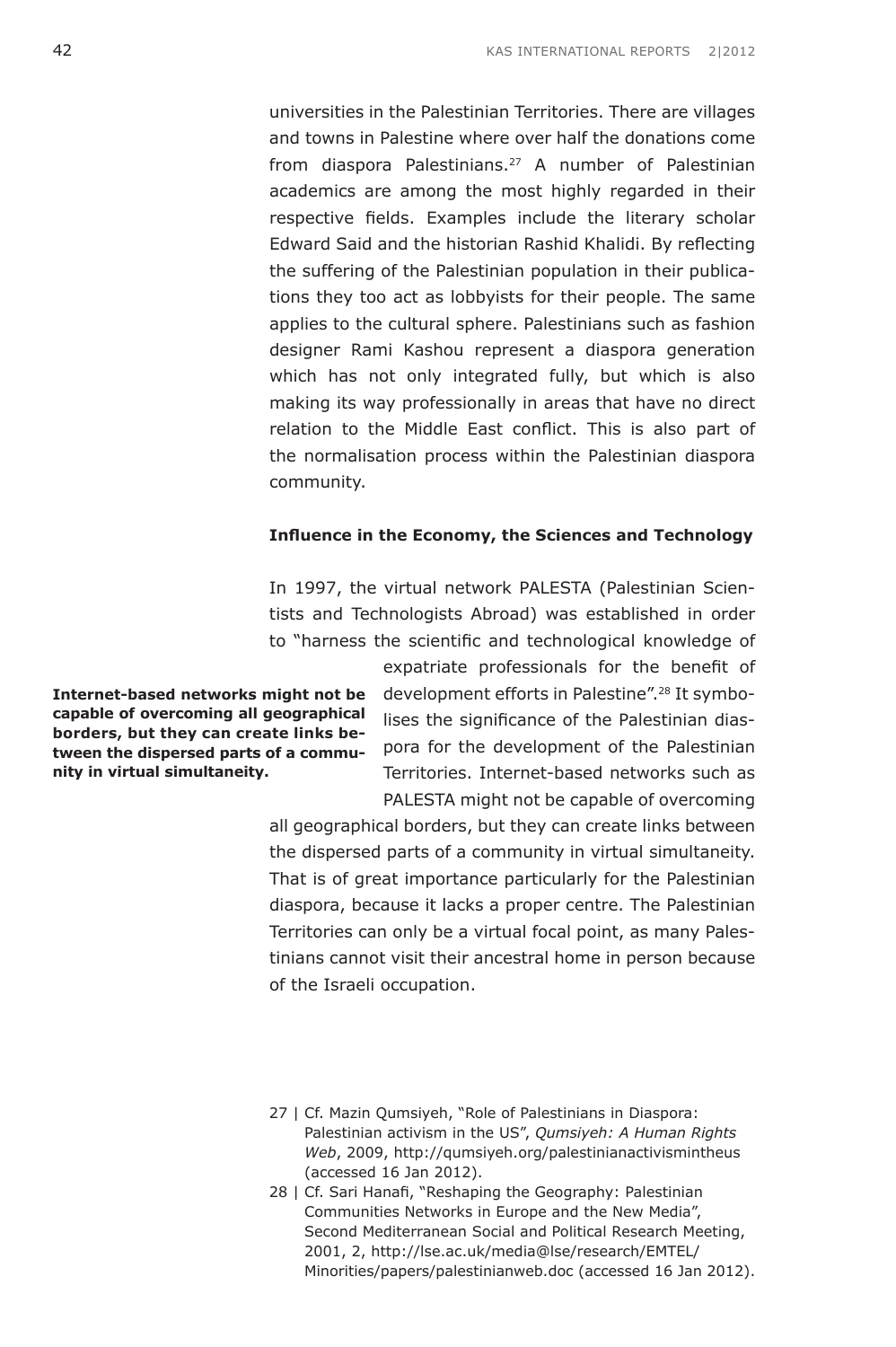In that respect, the diaspora in Europe and the USA differs fundamentally from that in the Middle East. The Palestinian community of the Western industrialised nations comprises mainly former students who decided to remain in their host countries. This is why the USA, the UK and Germany in particular have a relatively high proportion of well-educated, well-integrated Palestinian migrants. After 1982, this trend was slowed down by regional events. The war between Israel and Lebanon resulted in thousands of Palestinians fleeing mainly to Scandinavia. These included only a small number of academics and professionals. The predominantly poor level of education and qualifications as well as language difficulties meant that many of them only found work in the low-wage sector or remained unemployed. In Denmark, Sweden and Norway, these refugees from Lebanon form around three quarters of the Palestinian community. Large numbers of them rely on social benefits.

Germany, on the other hand, occupies a special position because it has accepted Palestinians from both waves of refugees. After the First Intifada, which broke out in 1987, the German authorities decided to admit a fairly large number of Palestinian asylum seekers. This resulted in the formation of a sizeable Palestinian community in Berlin originating from the Gaza Strip. As many of them were relatively young when they entered the country, they had better opportunities to carry on with their academic and vocational training than the Palestinian immigrants to Scandinavia, who were on average around 40 years old.<sup>29</sup> On the one hand, this means that there are many well-educated Palestinians who benefited from the German education system and who are fully integrated in society. On the other hand, some of the Palestinians who fled to Germany from Lebanon after 1982 continue to live a life in the shadows.

The advancement of the Palestinian diaspora **The return of well-educated Palestin**also benefited the Palestinian Territories. The return of well-educated Palestinians, even if only for a temporary period, is of crucial

**ians, even if only for a temporary period, is of crucial importance to the development of Palestinian Territories.**

importance to their development. Several approaches are being pursued in this context. One of the most important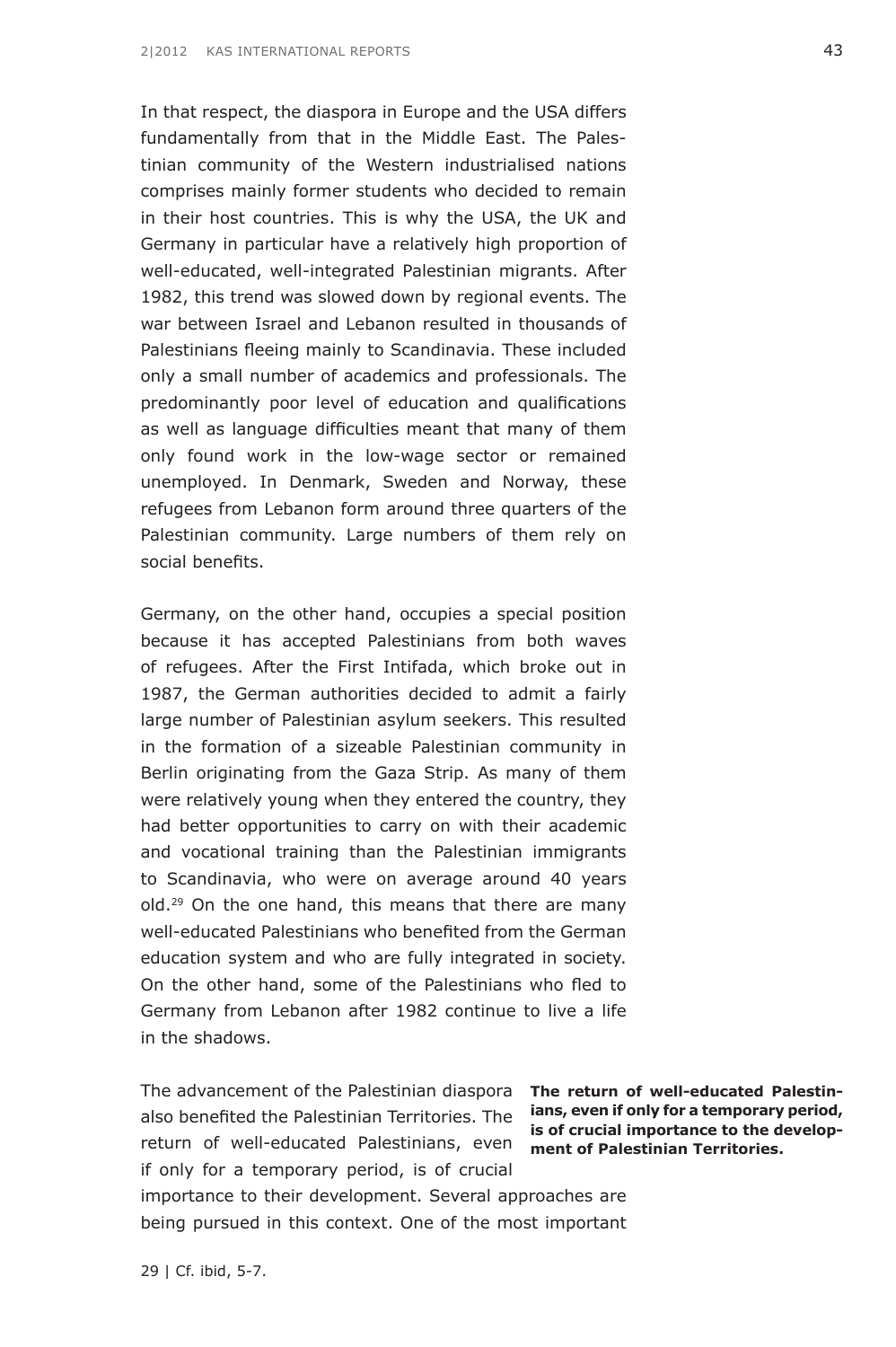is TOKTEN, a United Nations programme, the purpose of which is to mobilise skilled professionals and experts and send them to their home countries as consultants. With the aid of this programme several hundred Palestinians returned to their old homeland. Some of them wish to remain permanently, but because Israel controls the granting of visas this is not always possible. Most of them come from Jordan, where they form the backbone of the private economy, as well as from the USA and Canada. The TOKTEN programme benefits mainly ministries and other public institutions but also non-government organisations and private institutes.

### **Political Influence and Misuse of the Refugee Issue**

Within the Palestinian diaspora, it seems that it is mainly the refugees who have enormous political influence. At the

**Efforts are made to engender the unrealistic hope that around five million refugees could "return" to their old homes in present-day Israel, although most of these no longer exist.**

same time, the refugee issue is misused to put political pressure on Israel. Efforts are made, for instance, to engender the unrealistic hope that around five million refugees could "return" to their old homes in presentday Israel, although most of these no longer

exist. The importance that this issue has for the PLO is illustrated by the fact that it has made considerable political concessions over the last three decades in many disputed areas. It now accepts the two-state solution, for instance, took part in the 1991 Madrid Middle East Peace Conference and signed the Oslo Accord in 1993. But it has never formally relinquished the right of return for all refugees.

Since the refugees are not organised and are geographically dispersed, their influence is of an indirect nature.<sup>30</sup> It is not they themselves that are putting Israel and the international community under pressure. It is political decision-makers of all leanings who often act in a populist manner and utilise the refugee issue for their own agenda. The Palestinian leadership has so far failed to engage in a serious dialogue with the population about the refugee

<sup>30 |</sup> Cf. International Crisis Group, "Palestinian Refugees and the Politics of Peacemaking", *Crisis Group Middle East Report*, No. 22, 5 Feb 2004, [http://crisisgroup.org/en/regions/middle](http://www.crisisgroup.org/en/regions/middle-east-north-africa/israel-palestine/022-palestinian-refugees-and-the-politics-of-peacemaking.aspx)[east-north-africa/israel-palestine/022-palestinian-refugees](http://www.crisisgroup.org/en/regions/middle-east-north-africa/israel-palestine/022-palestinian-refugees-and-the-politics-of-peacemaking.aspx)[and-the-politics-of-peacemaking.aspx](http://www.crisisgroup.org/en/regions/middle-east-north-africa/israel-palestine/022-palestinian-refugees-and-the-politics-of-peacemaking.aspx) (accessed 16 Jan 2012).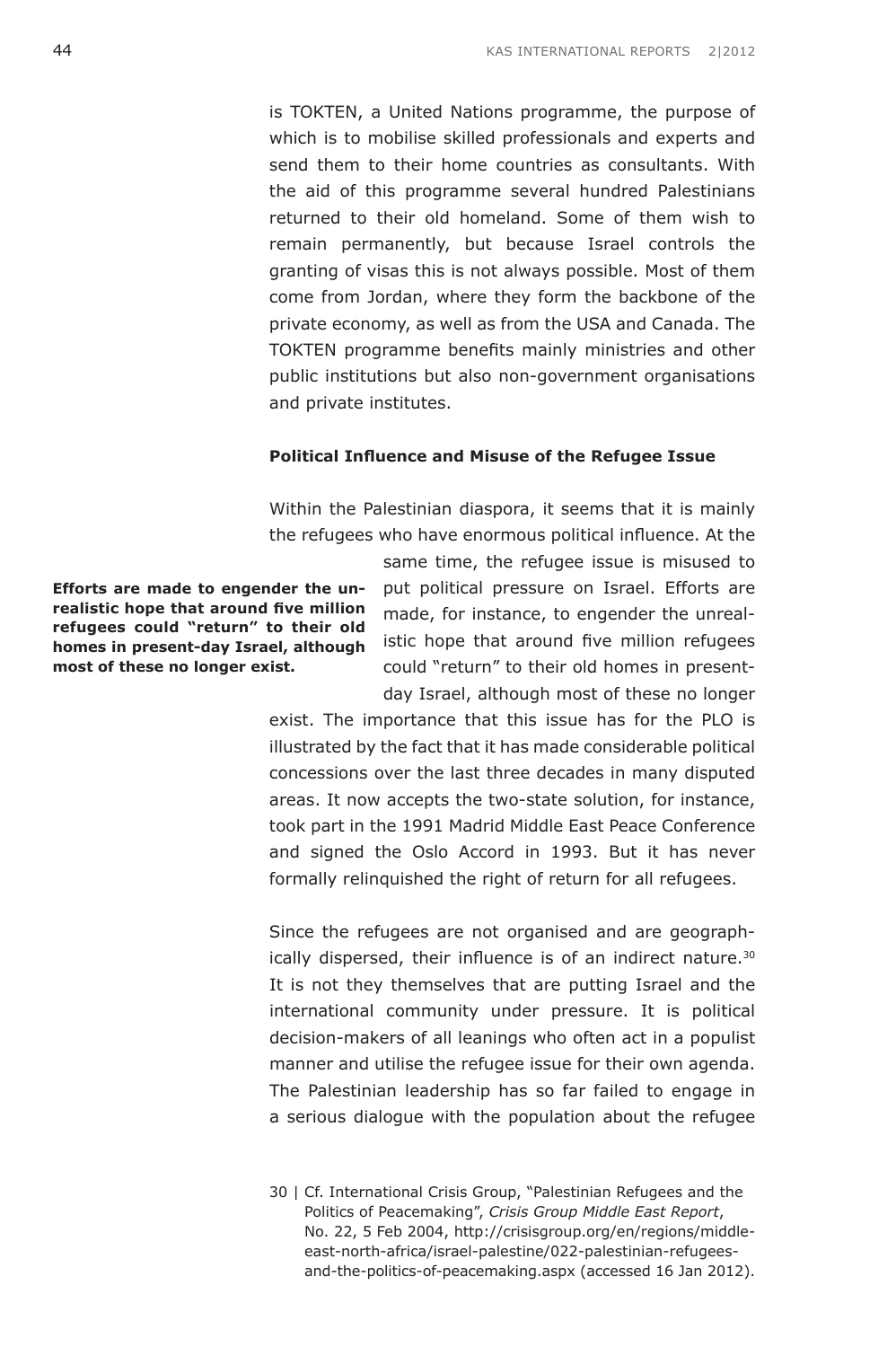issue. The publicly stated ultimate demands to Israel and the simultaneously demonstrated willingness to compromise in peace talks have resulted in the Palestinian population questioning the credibility of its own leadership and in Israel doubting the sincerity of the Palestinian commitment to a two-state solution. There is little doubt that a future Palestinian state will be the homeland of the Palestinians and that only a symbolic number of refugees will "return" to Israel. The fact that the PLO has recognised this can be seen in its agreement under the Oslo Accord to postpone the refugee issue to a later date. This is why there has subsequently been an increase in activism outside the PLO, which is seen to be willing to compromise. In order to calm the anxious population, leading PLO functionaries have reverted to repeating the central importance of the refugee issue again and again like a mantra. Resolution 194 of the United Nation's General Assembly of December 1948 has become the crucial frame of reference for this; one of its points concerns those Palestinians who wish to return to their homes and live at peace with their neighbours, stating that they should be permitted to do so at the earliest practicable date.<sup>31</sup>

So, on the whole it is not the refugees who are keeping their concerns on the agenda. They do not represent themselves to any great extent and where they do, it is only in the form of very small local groups. The most

important representative bodies within the **Particularly in the camps in the West** humanitarian concerns and work closely with **strations and strikes and hold meetings** Palestinian refugee camps are actually the camp committees, which deal primarily with UNRWA. It is the PLO Department for Refugee Affairs that is responsible for the coordina-

**Bank and in the Gaza Strip, there are executive committees whose work is mainly political. They organise demonwith high-ranking representatives.**

tion between the different committees. Particularly in the camps in the West Bank and in the Gaza Strip, there are additional executive committees whose work is mainly political. They draw up petitions, organise demonstrations and strikes and hold meetings with high-ranking national and international representatives. However, most of these

31 | Cf. UNISPAL, "General Assembly Resolution 194", [http://unispal.un.org/UNISPAL.NSF/0/C758572B78D1CD008](http://unispal.un.org/UNISPAL.NSF/0/C758572B78D1CD0085256BCF0077E51A) [5256BCF0077E51A](http://unispal.un.org/UNISPAL.NSF/0/C758572B78D1CD0085256BCF0077E51A) (accessed 16 Jan 2012).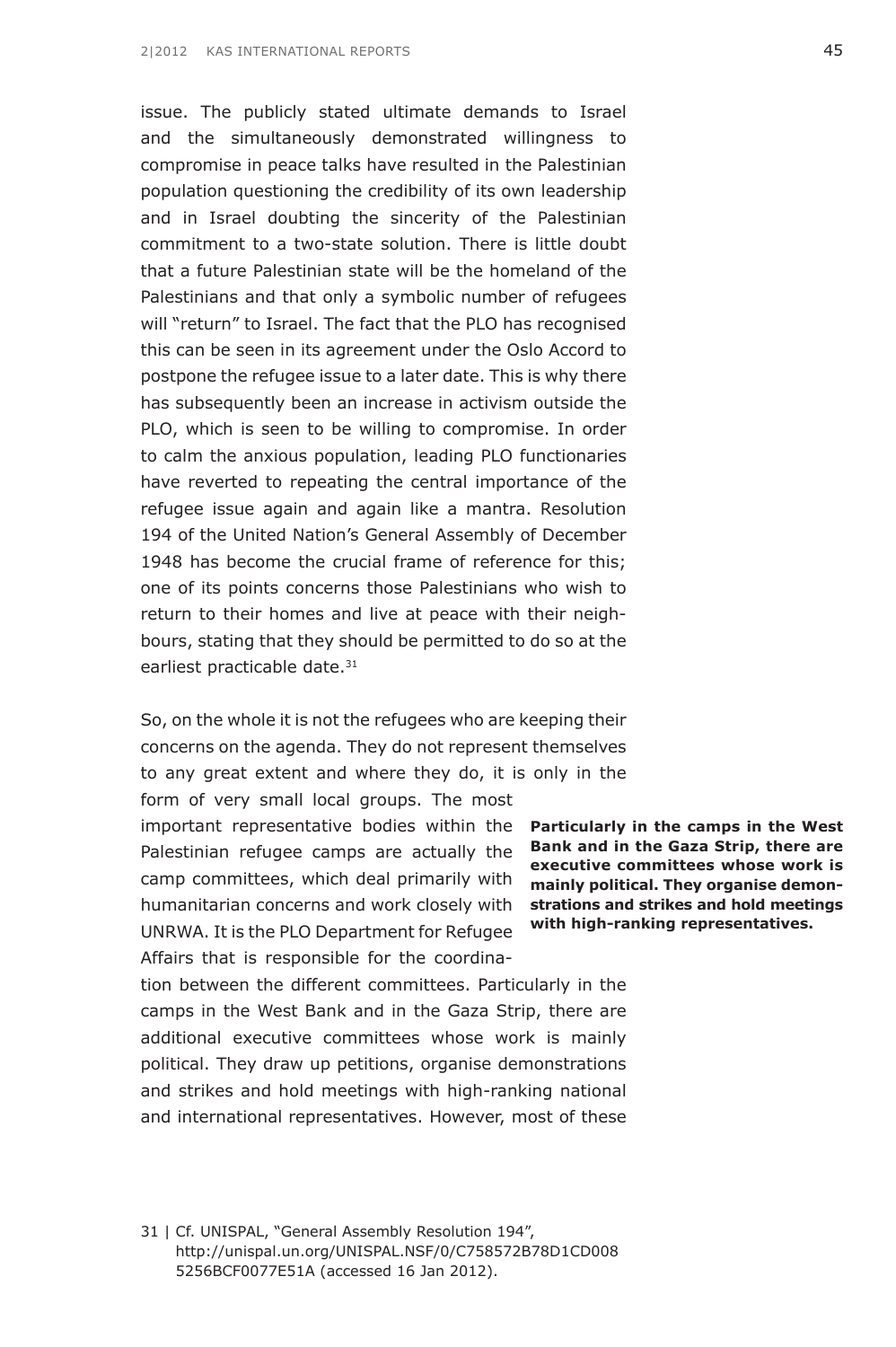committees are under the control of Fatah, the dominant party within the PLO. They are therefore not independent, but at times serve as the mouthpiece of the official political powers.32

Political institutions provide another form of representation. The Palestinian parliament, which has not been operational since 2007, includes a number of refugees who represent their constituencies and therefore the refugees. Refugees are also represented in other institutions, such as the most important Fatah bodies, the Central Committee and the Revolutionary Council, last elected in August 2009. The PLO continues to remain the driving force behind the mobilisation of support for or opposition to agreements concerning the refugees.

**For Hamas, the refugee issue is a useful tool for discrediting the PLO and the Palestinian Authority. They refuse to compromise on the refugee issue.**

But there are also forces outside the PLO that keep the fate of the refugees in the mind of the (international) public. For Hamas, the refugee issue is a useful tool for discrediting

the PLO and the Palestinian Authority (PA). While there are repeated reports of the Islamists being prepared to enter into a long-term truce with Israel and to recognise the 1967 borders,<sup>33</sup> they refuse to compromise on the refugee issue. This is partly due to the fact that the percentage of refugees living in their stronghold in Gaza is considerably higher than in the West Bank, which is dominated by Fatah. According to UNRWA, almost three out of four residents of the narrow coastal strip are refugees.<sup>34</sup> Any concession made by the PLO in this area is usually used in propaganda, condemning it as a selling-out of the Palestinian cause. Consequently, the PLO feels under pressure to publicly pursue ultimate demands. Hamas' bigotry became obvious when the beleaguered Syrian President had Palestinian refugees bombed because they were allegedly undermining

- 32 | Cf. International Crisis Group, "Palestinian Refugees and the Politics of Peacemaking", n. 30, 14-17.
- 33 | Cf. Avi Issacharoff and Amos Harel, "Fatah sources: Meshal tells Hamas to end attacks on Israel", *Haaretz*, 29 Dec 2011, [http://haaretz.com/print-edition/news/hamas-forces-ordered](http://www.haaretz.com/print-edition/news/hamas-forces-ordered-to-cease-attacks-on-israeli-targets-palestinian-sources-say-1.404226)[to-cease-attacks-on-israeli-targets-palestinian-sources-say-](http://www.haaretz.com/print-edition/news/hamas-forces-ordered-to-cease-attacks-on-israeli-targets-palestinian-sources-say-1.404226)[1.404226](http://www.haaretz.com/print-edition/news/hamas-forces-ordered-to-cease-attacks-on-israeli-targets-palestinian-sources-say-1.404226) (accessed 16 Jan 2012).
- 34 | Cf. UNRWA, "Gaza", 2011, [http://unrwa.org/etemplate.php?](http://www.unrwa.org/etemplate.php?id=64) [id=64](http://www.unrwa.org/etemplate.php?id=64) (accessed 16 Jan 2012).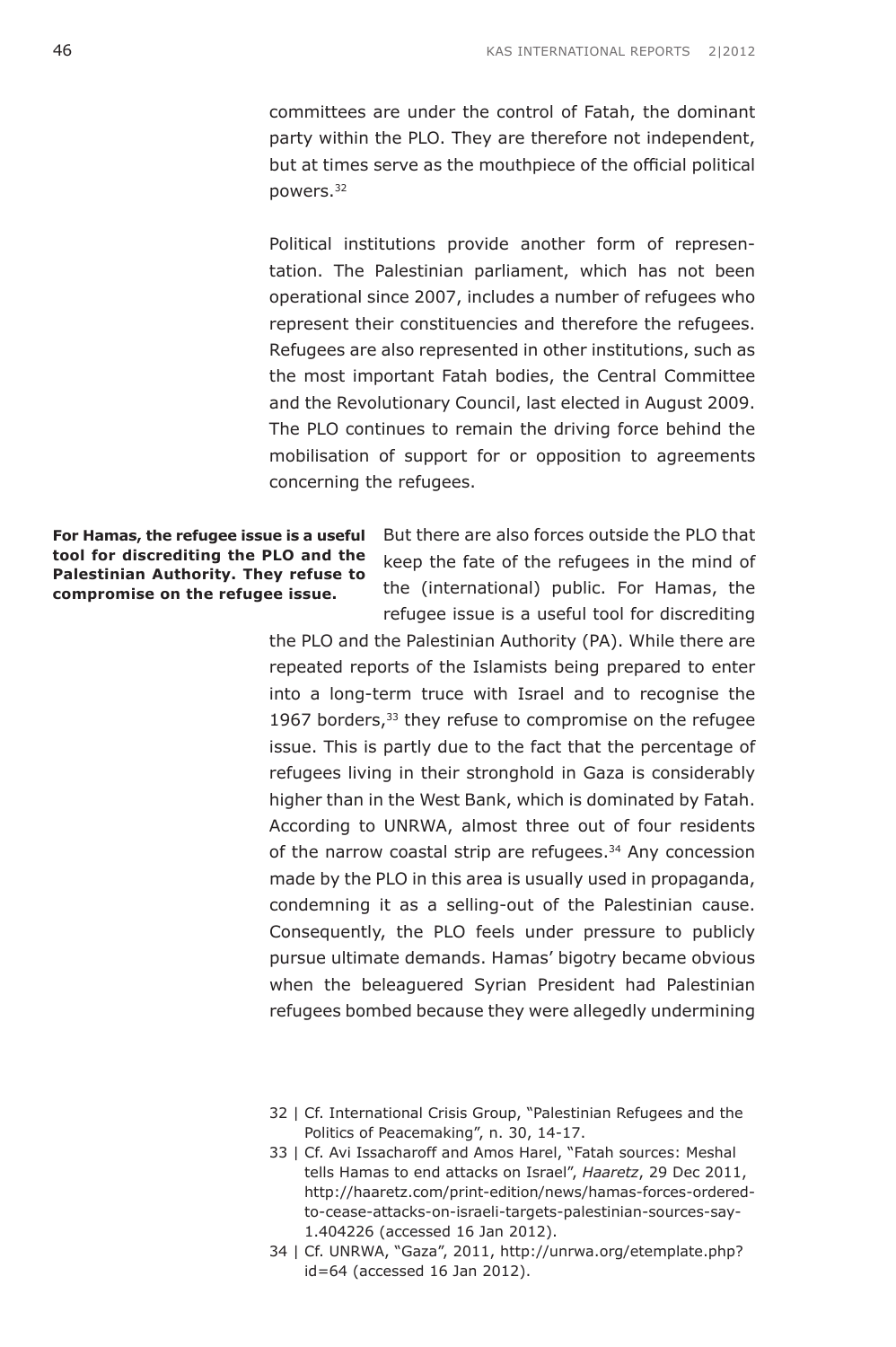the authority of the regime with their demonstrations.<sup>35</sup> Despite the large number of dead and injured, this did not cause the Hamas leadership in Damascus to distance itself from the regime in protest.

There are also other organisations accusing the official Palestinian representatives of having been involved in selling out refugees' rights. These are often referred to as "right of return movements". Two of the best known are Badil in Bethlehem and the global Al-Awda network. Their measures include the mobilisation of refugee communities within and outside the Palestinian Territories,

public awareness campaigns, conferences **Should a comprehensive peace agree**and publications. Whilst they may not have **ment between Palestinians and Israelis** had a long-term effect on relevant decision- of **Palestinians to be prepared to make** making processes and peace negotiations **substantial concessions in this area.** to date, they have managed to ensure that

the political elite cannot ignore this issue.<sup>36</sup> But should a comprehensive peace agreement between Palestinians and Israelis be reached, we can expect the majority of Palestinians to be prepared to make substantial concessions in this area. This was shown by a survey conducted in 2003 by the Palestinian Center for Policy and Survey Research (PSR), a long-term partner of the Konrad-Adenauer-Stiftung (KAS) Ramallah, in which Palestinian refugees from the West Bank, the Gaza Strip, Lebanon and Jordan were canvassed. According to PSR, only ten per cent of the respondents would "return" to Israel given a two-state resolution and Israel's recognition of the right of return. Provided they received fair compensation payments, over 70 per cent stated that they would prefer to remain in the newly created Palestinian state or in their host country.37

35 | Cf. Anthony Shadid, "Syrian Navy Joins Attack on Key Rebellious Port City", *The New York Times*, 15 Aug 2011, [http://nytimes.com/2011/08/15/world/middleeast/15syria.html](http://www.nytimes.com/2011/08/15/world/middleeast/15syria.html) (accessed 16 Jan 2012).

37 | Cf. Palestinian Center for Policy and Survey Research (PSR), "Press Release: Results of PSR Refugees' Polls in the West Bank/ Gaza Strip, Jordan and Lebanon on Refugees' Preferences and Behaviour in a Palestinian-Israeli Permanent Refugee Agreement, January-June 2003", 2003, [http://pcpsr.org/survey/](http://www.pcpsr.org/survey/polls/2003/refugeesjune03.html) [polls/2003/refugeesjune03.html](http://www.pcpsr.org/survey/polls/2003/refugeesjune03.html) (accessed 16 Jan 2012).

**be reached, we can expect the majority** 

<sup>36 |</sup> Cf. ibid, 17-19.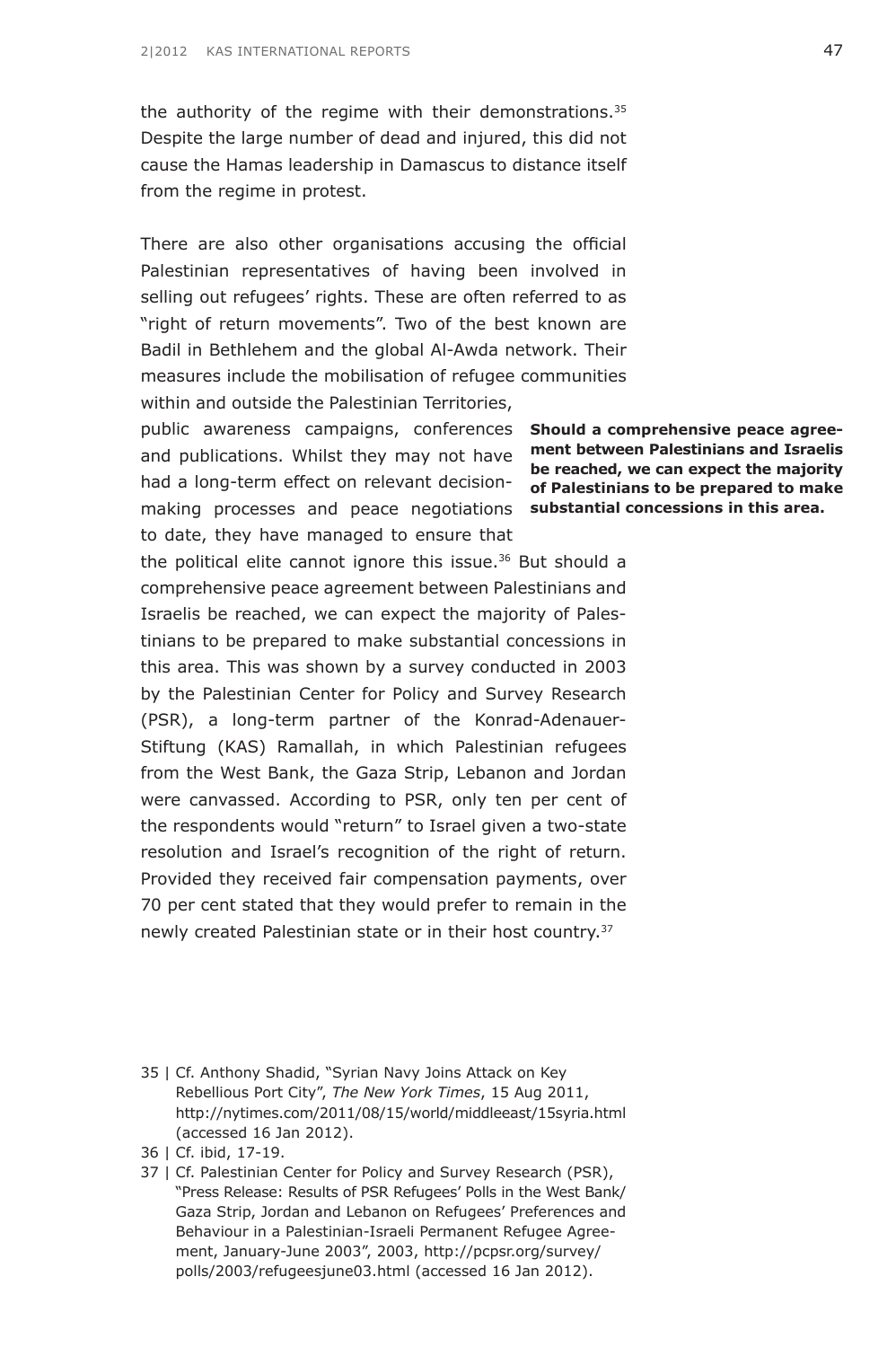# **Conclusion**

The fate of the Palestinian refugees and the diaspora are inextricably linked. The activities of expatriate Palestinians, many of whom are refugees themselves, are frequently concerned with the fate of the some 5 million refugees. The great complexity of this issue precludes one-sided perspectives. Many of the refugees in the Middle East, especially those in Lebanon, suffer miserable living conditions. Without the work of UNRWA the refugee camps in the Middle East would be in an even more desolate state and thus an ideal breeding ground for political radicalism and religious fanaticism. Also, by extending the Israeli-Palestinian conflict to various countries in the region, the Palestinian leadership has contributed to refugees being seen in Lebanon and in Jordan as being partly to blame for two civil wars and suffering ongoing discrimination as a result.

However, the diaspora, which comprises more than half of the over ten million Palestinians, also includes those who have forged careers in Europe and in the USA. Through political activities, financial support and the temporary

**It is the great mass of the diaspora that guarantees the existence of a Palestinian cosmopolitan citizenship, the size of which hardly any other diaspora community can boast of.**

return of skilled professionals they help raise international awareness of the Palestinian issue and support further development in the Palestinian Territories. Although the exile factions of Hamas and Fatah are considered

particularly uncompromising, a stance that is in part due to the fact that they do not have to suffer the consequences of their own conduct, it is the great mass of the diaspora that guarantees the existence of a Palestinian cosmopolitan citizenship, the size of which hardly any other diaspora community can boast of. Visitors to Palestinian communities quickly notice how many residents speak English and other foreign languages, not infrequently with an unmistakable American accent, which they acquired during an extended stay in the USA or as a result of the global networking via the Internet and the access to American television programmes and movies. This is also why Palestinians are regarded as particularly secular and liberal amongst the peoples of the Middle East. Muslims and Christians live